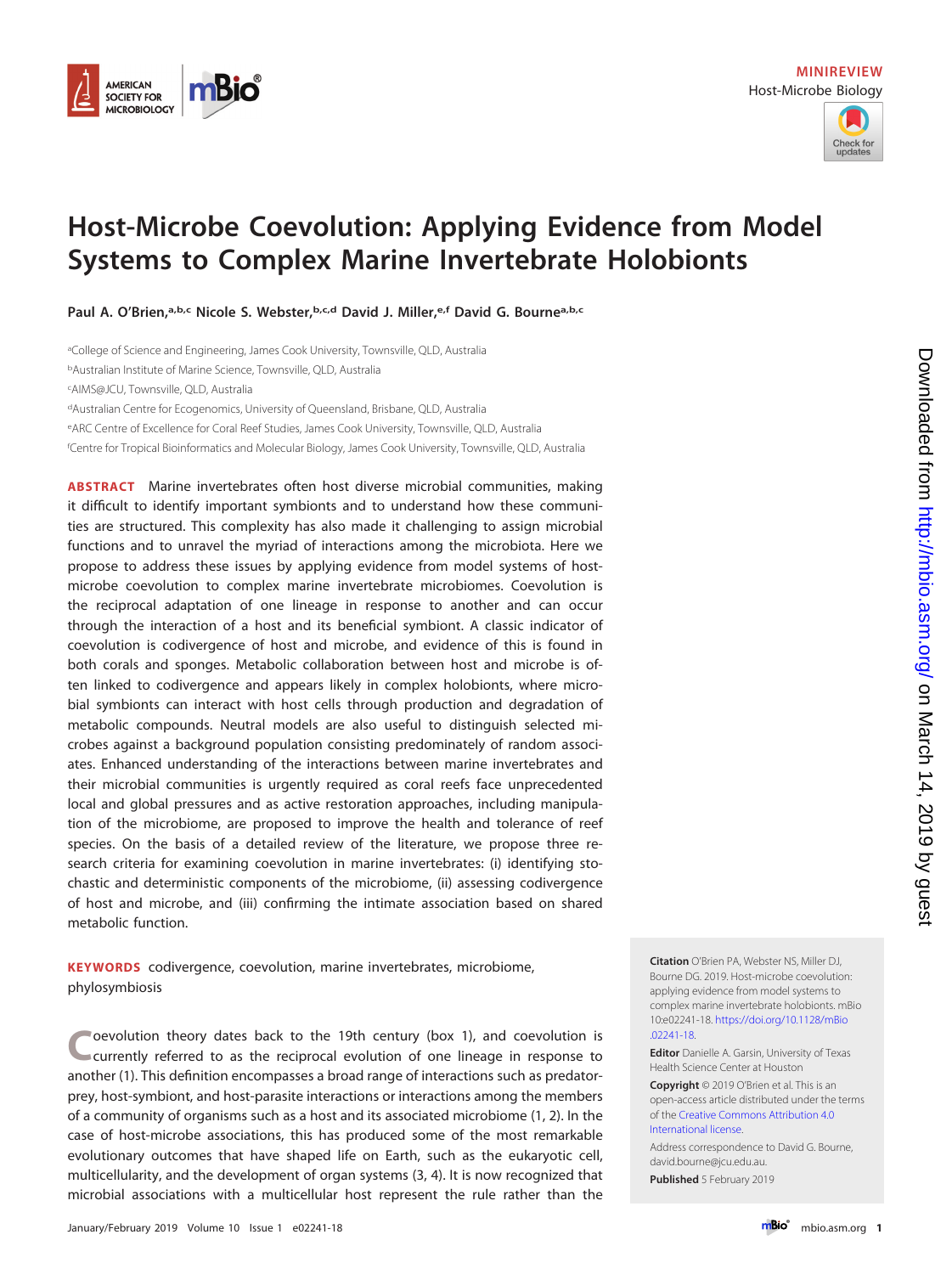exception ( [4\)](#page-11-3), but in complex associations of that kind, the extent to which coevolution operates is often unclear.

#### **BOX 1: A BRIEF HISTORY OF COEVOLUTION**

Charles Darwin once explained the sudden and rapid diversification of flowering plants as an "abominable mystery," since it could not be explained by traditional views of evolution alone ( [5\)](#page-11-4). While his correspondent Gaston de Saporta speculated that a biological interaction between flowering plants and insects might be the cause of the phenomenon, it was not until nearly 100 years later that the concept of coevolution developed. In a pioneering study, Ehrlich and Raven ( [6\)](#page-11-5) observed that related groups of butterflies were feeding on related groups of plants and speculated this was due to a process for which they coined the name "coevolution." Using butterflies, they argued that plants had evolved mechanisms to overcome predation from herbivores, which in turn had evolved new ways to prey on plants. Decades on, the introduction of phylogenetics has shown that plants evolved in the absence of butterflies, which colonized the diverse group of plants after their chemical defenses were already in place ( [7\)](#page-11-6). Nevertheless, the theory of coevolution was endorsed, and two important points came to light. First, care must be taken when inferring coevolution from seemingly parallel lines of evolution, and where possible, divergence times and common ancestry should be included. Second, coevolution can occur between communities of organisms ("guild" coevolution), as observed in the case of flowering plants, where predation and pollination from a wide variety of insects likely influenced the diversification of angiosperms ( [8\)](#page-11-7).

Since coevolution can occur across multiple levels of interactions, multiple theories have also developed. The Red Queen theory is based on the concept of antagonistic coevolution and assumes that an adaptation that increases the fitness of one species will come at the cost to the fitness of another ( [9\)](#page-11-8). This type of coevolution has been most pronounced in host-parasite interactions, where the antagonistic interactions are closely coupled [\(10\)](#page-11-9). However, coevolutionary patterns may also arise in the case of mutualistic symbioses, which require reciprocal adaptations to the benefit of each partner [\(11\)](#page-11-10). Mutualistic coevolution is associated with a number of key traits that are discussed further in this review, such as obligate symbiosis, vertical inheritance, and metabolic collaboration. Third, coevolution has also recently been placed in context of the hologenome theory [\(12\)](#page-11-11), which suggests that the holobiont can act as a unit of selection (but not necessarily as the primary unit) since the combined genomes influence the host phenotype on which selection may operate [\(13](#page-11-12) , [14\)](#page-11-13). However, hologenome theory also acknowledges that selection acts on each component of the holobiont individually as well as in combination with other components (including the host). Thus, the entity that is the hologenome may be formed, in part, through coevolution of interacting holobiont compartments, in addition to neutral processes [\(12\)](#page-11-11).

Given the ubiquitous nature of host-microbe associations and the huge metabolic potential that microorganisms represent, it is not surprising that evidence of hostmicrobe coevolution is emerging. Model representatives of both simple and complex associations are being used to study coevolution, allowing researchers to look for specific traits, signals, and patterns ( [1](#page-11-0) , [15\)](#page-11-14). A well-known model system is the pea-aphid and its endosymbiotic bacteria in the genus Buchnera. This insect has evolved specialized cells known as bacteriocytes to host its endosymbionts, which in turn synthesize and translocate amino acids that are missing from the diet of the pea aphids [\(16\)](#page-11-15). Amino acid synthesis occurs through intimate cooperation between host and symbiont, with some pathways missing from the host and some from the symbiont, such that the relationship is obligate to the extent that the one organism cannot survive without the other [\(17\)](#page-11-16). The human gut microbiome has been extensively studied in complex systems and has been shown to be intimately associated with human health. Gut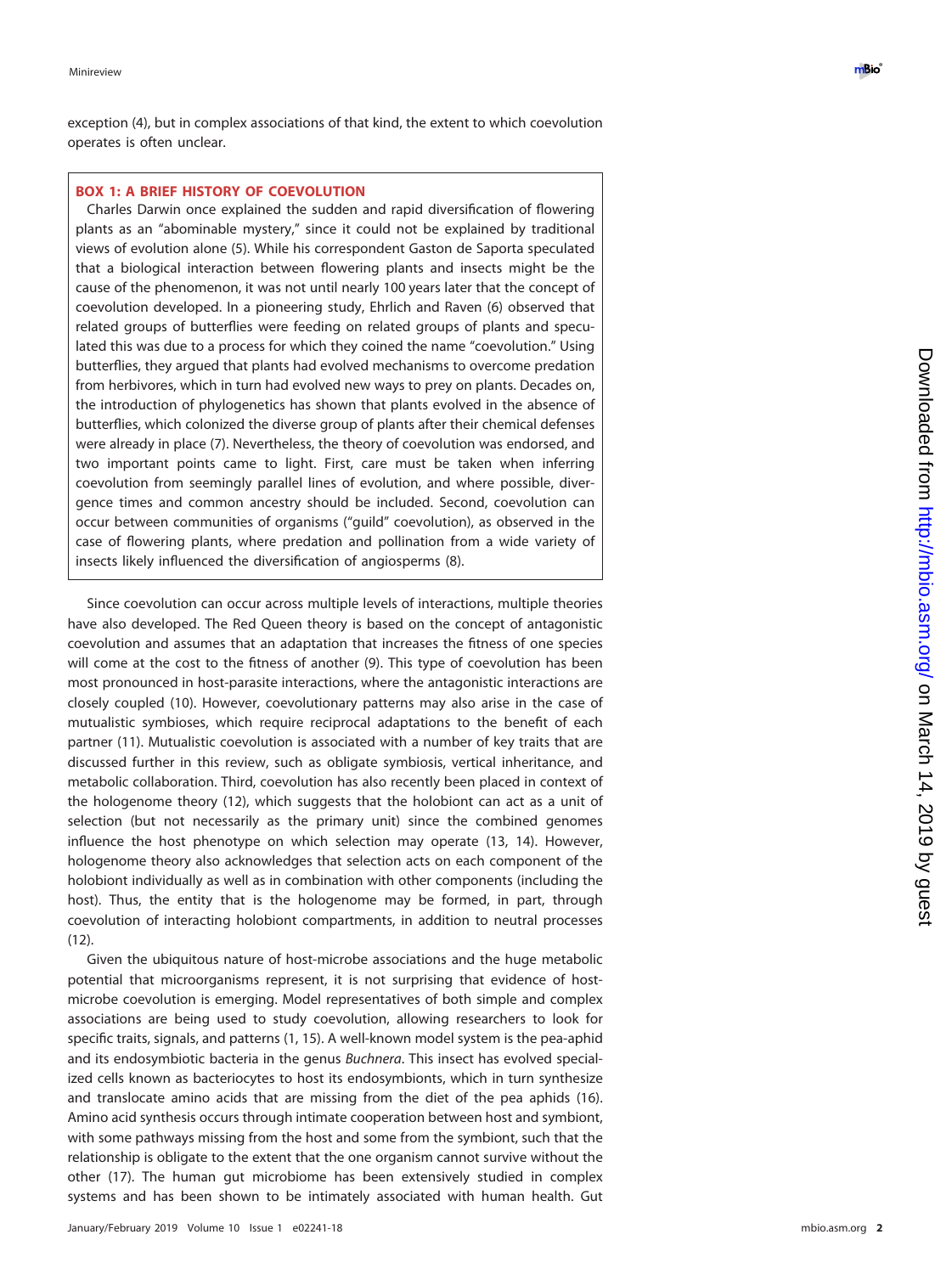

<span id="page-2-0"></span>FIG 1 Spectrum of microbial diversity associated with different compartments of marine invertebrates. Microbial associations may involve a single symbiont in a specialized organ or over 1,000 operational taxonomic units (OTUs) associated with tissues. The levels of OTUs reported in the figure represent the highest recorded in the referenced study for that species. Reported levels of diversity may differ significantly within the same species across different studies.

microbes have been shown to be linked with human behavior and development through metabolic processes, such as microbial regulation of the essential amino acid tryptophan [\(18,](#page-11-17) [19\)](#page-11-18). The human microbiome contains around 150-fold more nonredundant genes than the human genome [\(20\)](#page-11-19), and the metabolic capacity of microbes residing in the intestine is believed to have been a driving evolutionary force in the host-microbe coevolution of humans [\(2\)](#page-11-1). In these examples, as well as many others [\(21](#page-11-20)[–](#page-11-21)[23\)](#page-11-22), both host and symbiont evolved to maintain and facilitate the symbiosis. Furthermore, phylogenies of host and symbiont in these systems are often mirrored, indicating that host and symbiont are diverging in parallel [\(16,](#page-11-15) [24,](#page-11-23) [25\)](#page-11-24), a phenomenon known as codivergence [\(26\)](#page-11-25).

In the marine environment, invertebrates can host microbial communities as simple and stable as that of the pea aphid or as complex and dynamic as that of the human gut [\(Fig. 1\)](#page-2-0). The Hawaiian bobtail squid, for example, maintains an exclusive symbiosis with a single bacterial symbiont which it hosts within a specialized light organ [\(27\)](#page-11-26). On the other hand, corals host enormously diverse microbial communities, comprising thousands of species-level operational taxonomic units (OTUs), which are often influenced by season, location, host health, and host genotype [\(28](#page-11-27)[–](#page-11-28)[31\)](#page-12-0). Marine sponges also host complex microbial communities with diversity comparable to that of corals [\(32\)](#page-12-1) but with associations that are generally far more stable in space and time [\(33\)](#page-12-2). Less-diverse microbial communities are found in the sea anemone Aiptasia, where the number of OTUs is generally in the low hundreds [\(34\)](#page-12-3). Due to the close taxonomic relationship of Aiptasia with coral and its comparatively simple microbial community, it has been proposed as a model organism for studying coral microbiology and symbiosis [\(34\)](#page-12-3). Some marine invertebrates also include species along a continuum of microbial diversities. Ascidians, for example, have been shown to host fewer than 10 (Polycarpa aurata) or close to 500 (Didemnum sp.) microbial OTUs within their inner tunic [\(35\)](#page-12-4). Furthermore, species with low microbial diversity such as P. aurata can exhibit high intraspecific variation, with as few as 8% of OTUs shared among individuals of the same species [\(35\)](#page-12-4). Taken together, the data from those studies highlight the vast spectrum of associations that marine invertebrates form with microbial communities in terms of diversity, composition, and stability [\(Fig. 1\)](#page-2-0).

While previous research has provided a good understanding of the composition of marine invertebrate microbiomes, our understanding of how the microbiome interacts with the host, and of the potential to coevolve, is far more limited. Moreover, the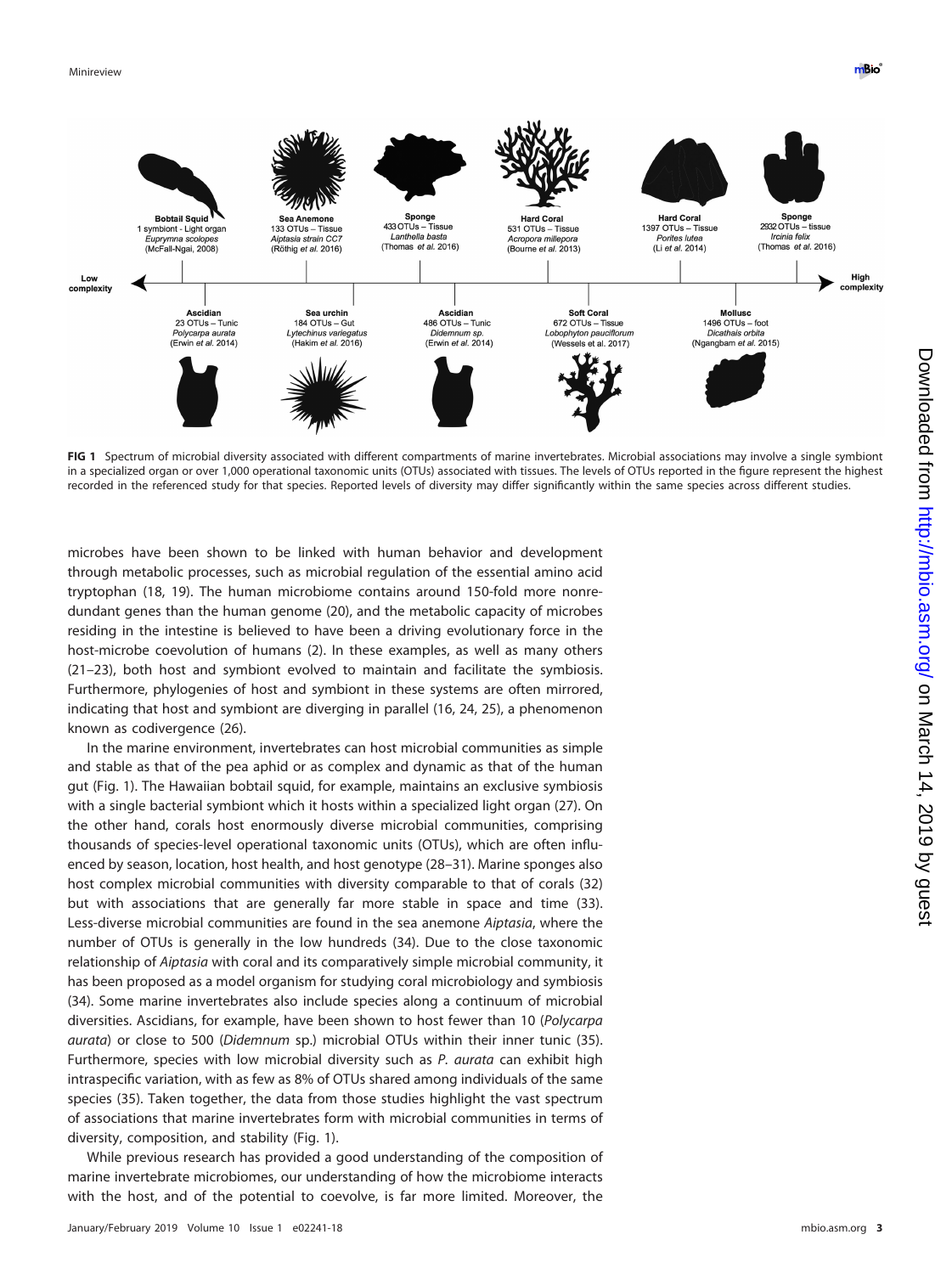increasing number of studies generating tremendous volumes of host-associated microbiome sequence data requires theoretical development to interpret these relationships. Coevolved microbial symbionts are presumed to be intimately linked with host fitness and metabolism [\(36\)](#page-12-5); therefore, understanding these relationships in marine invertebrates will have direct implications for health and disease processes in these animals. Three research criteria arise for examining coevolution in marine invertebrates: (i) identifying stochastic and deterministic microbial components of the microbiome, (ii) assessing codivergence of host and microbe, and (iii) confirming an intimate association between host and microbe related to shared metabolic function (metabolic collaboration). While each of these criteria may be fulfilled without the involvement of coevolution [\(26](#page-11-25) , [37](#page-12-6) , [38\)](#page-12-7), evidence of their existence in combination provides a strong basis for establishing coevolution patterns [\(Fig. 2\)](#page-4-0). This review positions these three criteria in coevolution as representing a complementary approach to the study of complex marine invertebrate microbiomes by drawing from examples of model systems. Focussing on keystone coral reef invertebrates, this review also evaluates the current evidence for each criterion. Finally, while parasites and pathogens also contribute to host coevolution, the focus of this review is mutualistic symbionts; thus, pathogens and parasitism are not discussed.

#### **BOX 2: GLOSSARY**

**(i) Codivergence.** Two organisms which speciate or diverge in parallel as illustrated by topological congruency of phylogenetic trees.

**(ii) Coevolution.** Reciprocal adaptation of one (or more) lineage(s) in response to another (or others).

**(iii) Holobiont.** A host organism and its associated microbial community.

**(iv) Hologenome.** The collective genomes of a host and its associated microbial community, which may act as a unit of selection or at discrete levels.

**(v) Metabolic collaboration.** Two or more oganisms that are linked through metabolic interactions, generally to the benefit of one another.

**(vi) Metagenome.** The collective microbial genes recovered from an environmental sample, usually predominantly prokaryotic.

**(vii) Metatranscriptomics.** Quantification of the total microbial mRNA in a sample as an indication of gene expression and active microbial functions.

**(viii) Microbiome.** The total genetic make-up of a microbial community associated with a habitat.

**(ix) Microbiota.** The community of microorganisms residing in a particular habitat, usually a host organism.

**(x) Phylosymbiosis.** The rentention of a host phylogenetic signal within its associated microbial community.

**(xi) Virome.** The total viral genetic content recovered from an environmental sample.

## **UNTANGLING PATTERNS OF HOST-MICROBE COEVOLUTION IN A WEB OF MICROBES**

**(i) Phylosymbiosis and neutral theory—identifying stochastic and deterministic components of the microbiome.** Host-microbe coevolution may occur to some degree at the level of the hologenome, i.e., reciprocal evolution of the host genome and microbiome [\(12\)](#page-11-11). Therefore, it is necessary to understand microbial community structure and population dynamics within the host environment. This may illustrate (i) that the microbiome associated with a host is structured through phylogenetically related host traits and may therefore retain a host phylogenetic signal (phylosymbiosis) and (ii) that certain microbes deviate from the expected patterns of neutral population dynamics, i.e., stochastic births and deaths and immigration. It is likely that phylosymbiosis and neutral population dynamics are linked; therefore, their potential to contribute to coevolution is discussed together.

mBio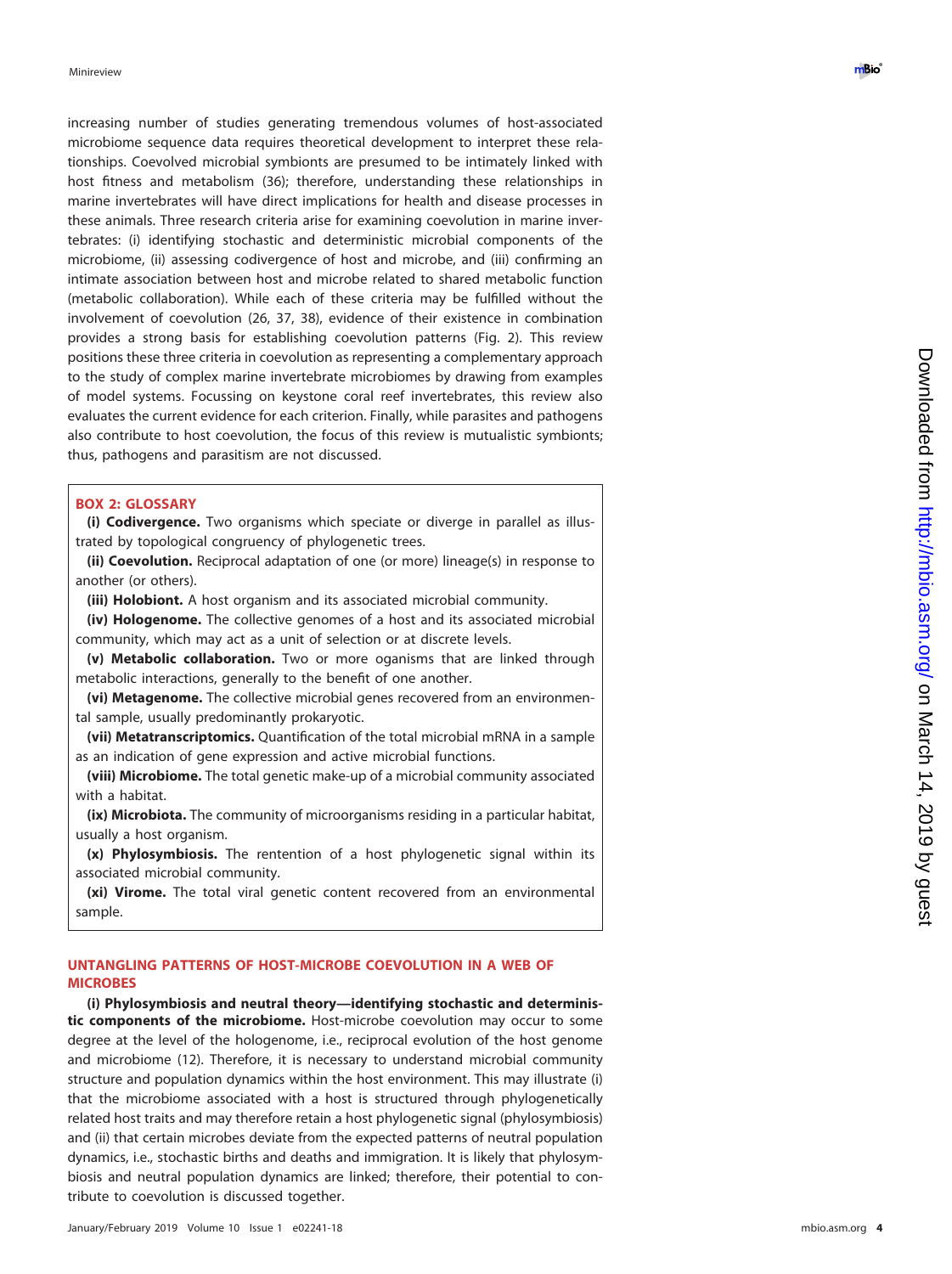

<span id="page-4-0"></span>**FIG 2** Hypothetical scenario addressing three criteria for host-microbe coevolution in species A to D. (a) Phylosymbiosis shown through hierarchical clustering of the microbial community, resulting in a microbial dendrogram which mirrors host phylogeny. (b) Neutral model showing the expected occurrence of microbes based on neutral population dynamics (blue line). As the relative abundance increases, so too does the occurrence in host samples. The members of bacterial species group 1 (Bacteria spp. 1) are therefore more abundant than would be expected by chance and may indicate active selection, while the members of Bacteria spp. 2 are less abundant. (c) Codivergence of the members of Bacteria spp. 1 with their hosts. The members of Bacteria spp. 1 are found within the microbial community of each host species and appear to be actively selected for. Their phylogeny indicates a host split at the strain level followed by diversification within each host species. Congruence between host and microbial lineages suggests important host-microbe interactions and warrants further investigation. (d) Metabolic collaboration between the members of Host spp. A and those of Bacteria spp. 1. Fluorescence in-situ hybridization (FISH) confirms that the members of Bacteria spp. 1 are located within bacteriocyte cells in the tissues of Host spp. A. Genome and transcriptome data for each species suggest that the amino acid cysteine is produced by the activity of a metabolic pathway shared between host and microbe. In corals of the genus Acropora, for example, the genome is incomplete with respect to biosynthesis of cysteine and represents a potential pathway for collaborations of host and microbe [\(101\)](#page-13-0). Hypothetically, the amino acids homocysteine and serine (potentially sourced from host diet and metabolism) are combined to form cystathionine through the enzyme cystathionine V synthase (provided by the host's endosymbiont). The host enzyme cystathionine y-lyase then breaks down cystathionine to form cysteine.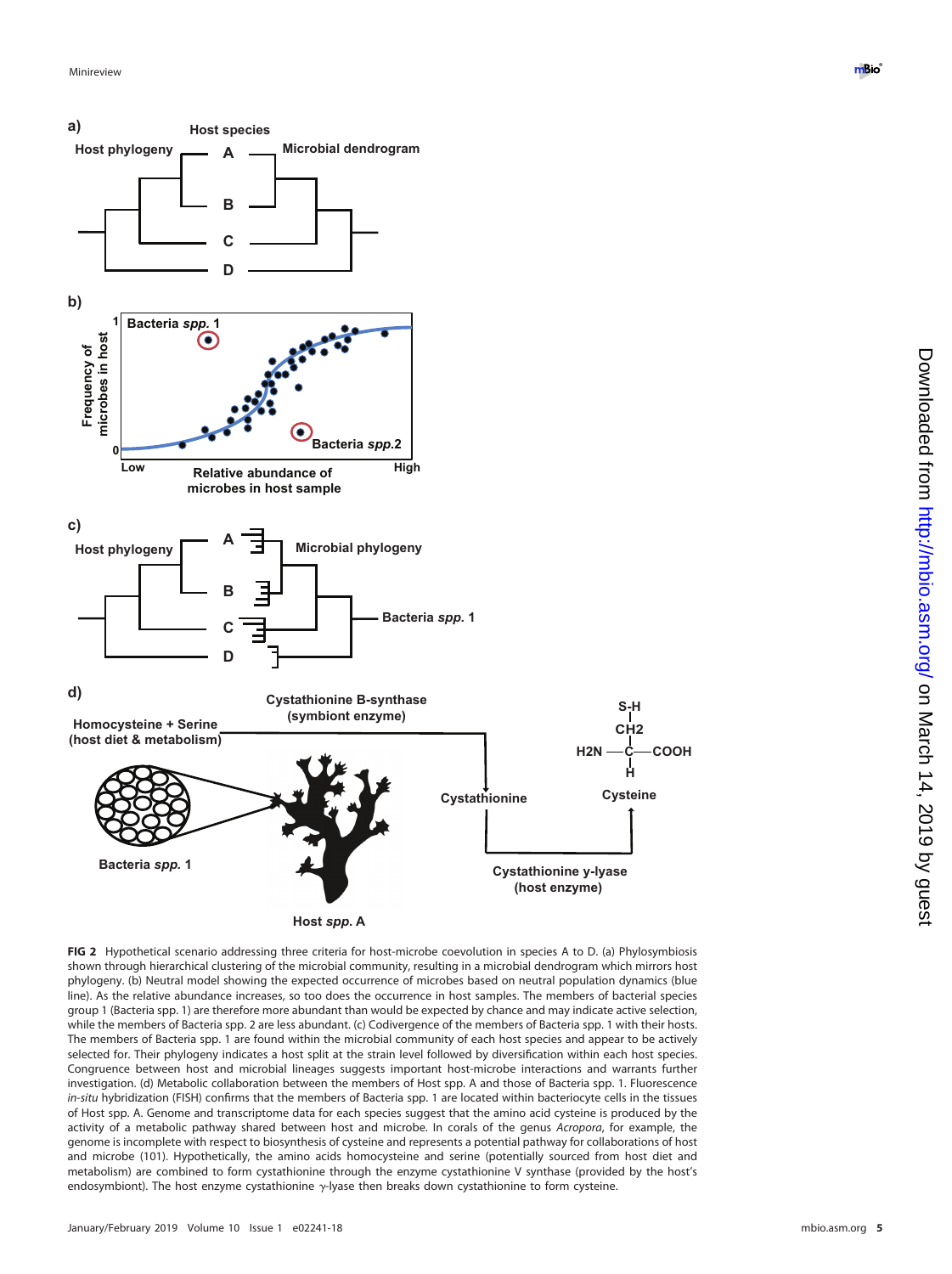The term "phylosymbiosis" is not intended to imply coevolution [\(12](#page-11-11) , [38\)](#page-12-7); however, coevolution of a host and microbiome may reinforce patterns of phylosymbiosis. There are many host traits that correlate with host phylogeny, some of which can act as environmental filters, preventing the establishment of microbes in the host environment. Thus, neutral population dynamics, with host traits acting as an ecological filter to microbial immigration, may be sufficient to result in phylosymbiotic patterns [\(39](#page-12-8) , [40\)](#page-12-9). However, host traits are not static; thus, the evolution of these microbial niches may further drive the radiation of the microbes that reside within them. In turn, the continuous colonization over many generations of a microbial community likely adds to the selective pressure on host traits. Therefore, ecological filtering of microbes through host traits and coevolution of a host and microbiome need not be mutually exclusive in the appearance of phylosymbiosis [\(39\)](#page-12-8). Moreover, assessing patterns of phylosymbiosis and neutral population dynamics also allows the detection of microbes that deviate from these patterns and may identify important microbial species that are actively selected for (or against) by the host. In this context, neutral models can simulate expected microbial abundance, allowing easier detection of microbes that do not fit these patterns [\(41\)](#page-12-10). This reasoning justifies consideration of phylosymbiosis and microbial population dynamics in assessing coevolution in complex holobionts.

Patterns of phylosymbiosis are frequently detected in complex holobionts. One particular study tested for phylosymbiosis across 24 species of terrestrial animals from 4 groups that included Peromyscus deer mice, Drosophila flies, mosquitos, and Nasonia wasps and an additional data set of 7 hominid species [\(42\)](#page-12-11). Since these animals (with the exception of hominids) could be reared under controlled laboratory conditions, environmental influences could be eliminated, leaving the host as the sole factor influencing the microbial community. Under these conditions, phylosymbiotic patterns were clearly observed for all five groups, with phylogenetically related taxa sharing similar microbial communities and microbial dendrograms mirroring host phylogenies. Similar patterns of phylosymbiosis have been observed in a growing number of terrestrial systems, including all five gut regions in rodents [\(43\)](#page-12-12), the skin of ungulates [\(44\)](#page-12-13), the distal gut in hominids [\(45\)](#page-12-14), and roots of multiple plant phyla [\(46\)](#page-12-15), providing evidence that such patterns are common among host-associated microbiomes.

In the marine environment, two major studies, one involving 236 colonies across 32 genera of scleractinian coral collected from the east and west coasts of Australia [\(47](#page-12-16) ) and the other involving 804 samples of 81 sponge species collected from the Atlantic Ocean, Pacific Ocean, and Indian Ocean and the Mediterranean Sea and Red Sea [\(32\)](#page-12-1), have provided the most convincing examples of phylosymbiosis. Both studies found a significant evolutionary signal of the host with respect to microbial diversity and composition. Specifically, mantel tests were used to delineate the finding that closely related corals and sponges hosted more extensively similar microbial communities in terms of composition than would be expected by chance. In the case of corals, the similarity was seen in the skeleton and, to a lesser extent, in the tissue microbiome, while the mucus microbiome was more highly influenced by the surrounding environment [\(47\)](#page-12-16). However, both studies found that host species was the strongest factor in explaining dissimilarity among microbial communities. Additional studies on both cold water and tropical sponges have found similar phylogenetic patterns within the microbiome of the host species [\(48](#page-12-17) , [49\)](#page-12-18). Together, these results suggest that host phylogeny (or associated traits) has a significant role in structuring associated microbial communities, although there are additional factors related to host identity (and unrelated to phylogeny) that also likely play a major role.

Most studies to date have focused on the microbes that adhere to these patterns of phylosymbiosis, though more-useful information arguably could be determined from the microbes that do not. Since phylosymbiosis is a pattern that shows correlations between microbiome dissimilarity and host phylogeny, it does not indicate active microbial selection or cospeciation [\(38\)](#page-12-7), and the species that deviate from these patterns would be interesting targets for studies of codivergence and metabolic collaboration (see below). Neutral models have been applied to three species of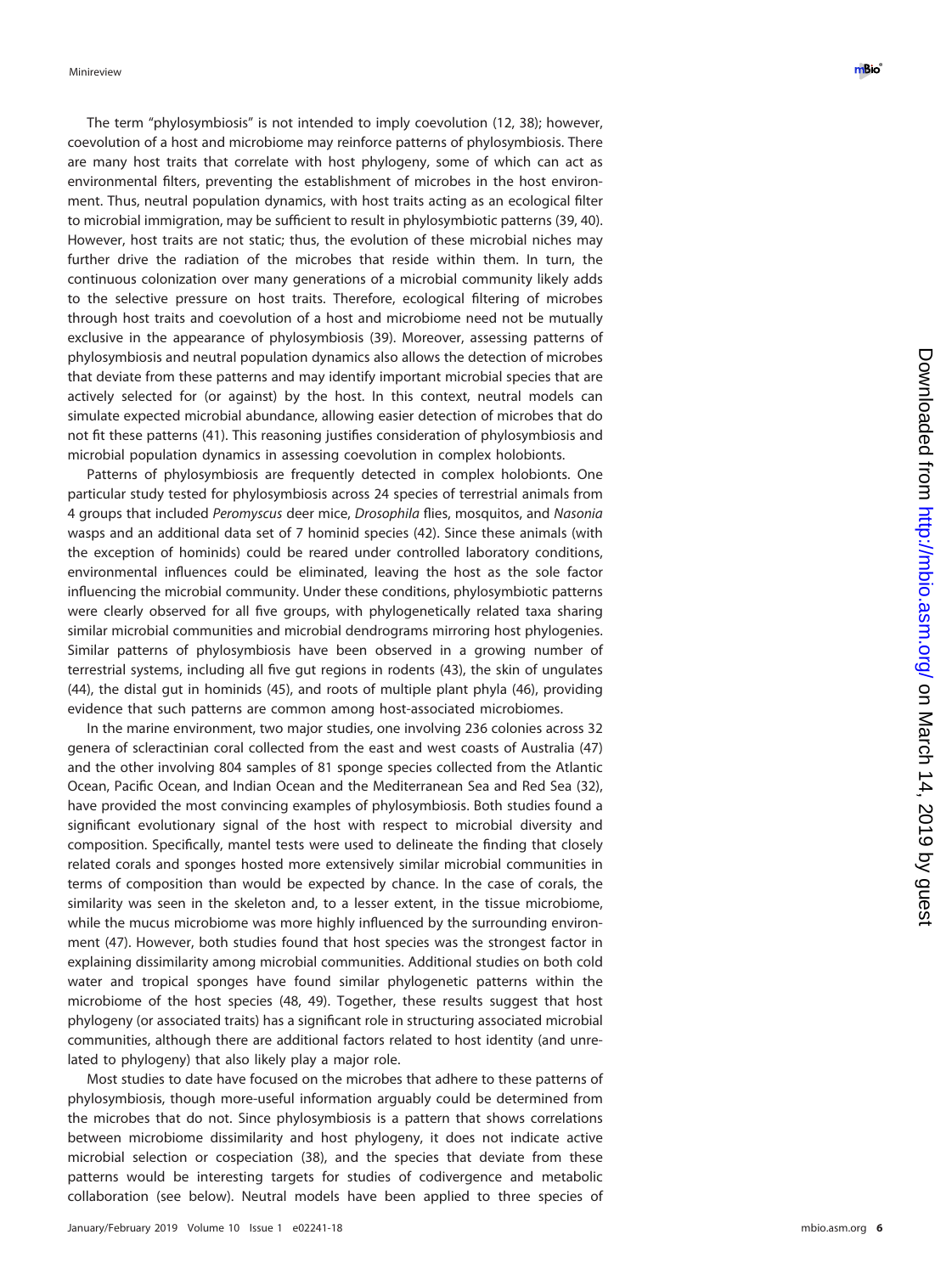sponges, a jellyfish, and a sea anemone, and while neutral models have been shown to fit well to the expectation of microbial abundance in sponges (which also show phylosymbiosis), jellyfish and sea anemone microbiomes were found to be associated with a higher level of nonneutrality [\(40\)](#page-12-9). Potential reasons for nonneutrality include the presence of a more sophisticated immune system in cnidarians that provides active selection on certain microbial taxa and that the microbiomes in such cases are more transient or a combination of the two. In summary, neutral population dynamics filtered through phylogenetically related host traits likely result in, or at least contribute to, the observed patterns of phylosymbiosis. This does not necessarily mean that the pattern is unimportant or is not contributing to coevolution at the hologenome level, and it may be that the communities of microbes that follow these patterns are responsible for broad ecological functions [\(50\)](#page-12-19). On the other hand, microbes that deviate from these patterns may be responsible for more-specific functions and are of high interest to those trying to identify symbionts and coevolution at the microbial species or strain level.

**(ii) Codivergence—microbial phylogeny and host phylogeny are congruent.** The second criterion in assessing host-microbe coevolution is that of whether individual microbial lineages and their hosts have matching phylogenies [\(22,](#page-11-21) [24,](#page-11-23) [51\)](#page-12-20). Codivergence implies a tightly coupled, long-term interaction between two species and can potentially identify beneficial symbionts (or parasites) that have coevolved with the host [\(26\)](#page-11-25). However, it is also important that codivergence can arise due to processes other than coevolution, such as one species adaptively tracking another, which would imply that the evolution is not reciprocal, or two species responding independently to the same speciation event or environmental stress [\(37\)](#page-12-6). In known cases of coevolution, phylogenies of hosts and their microbial symbionts are congruent [\(16](#page-11-15) , [51](#page-12-20) , [52\)](#page-12-21). However, in complex and uncharacterized systems, this strategy can be reversed to identify potential symbionts. Therefore, the main value of investigating codivergence in complex associations is to identify those specific microbes on which to focus further attention.

Codivergence has been demonstrated in the case of Hydra viridissima, a freshwater relative of marine cnidarians, and its photosymbiont Chlorella [\(53\)](#page-12-22). In this system, photosynthetically fixed carbohydrates from Chlorella are transported to its host [\(54\)](#page-12-23), and phylogenetic analysis of 6 strains of H. viridissima and their vertically transmitted symbionts revealed clear congruency of host and symbiont topologies [\(55\)](#page-12-24). In morecomplex systems, patterns of codivergence have been illustrated in the gut microbiota of hominids [\(25\)](#page-11-24). Analysis of fecal samples from humans, wild chimpanzees, wild bonobos, and wild gorillas showed that four clades of bacteria from the dominant families Bacteroidaceae and Bifidobacteriaceae codiverged with host phylogeny. Importantly, this example illustrates one possible way of identifying codivergence in complex holobionts where the symbionts are unknown. Since bacteria from the families Bacteroidaceae, Bifidobacteriaceae, and Lachnospiraceae are known to dominate the gut of hominids, multiple primer sets targeting each individual family were utilized, and phylogenetic analyses of the families were completed independently. Furthermore, instead of using the relatively slowly diverging 16S rRNA gene, the fast-evolving and variable gene encoding DNA gyrase subunit B was used for bacterial phylogenetics. Similar methods may be applied to complex marine invertebrates such as coral and sponges, where 16S rRNA gene studies have identified prominent bacteria.

Within complex marine invertebrate holobionts, codivergence has been most clearly demonstrated in cold-water sponges in the family Latrunculiidae. The microbiomes of six species within this family were dominated by a single betaproteobacterial OTU, and the phylogeny of this OTU was highly congruent with that of the host [\(56\)](#page-12-25). Furthermore, gene expression analysis suggested that the dominant betaproteobacteria are active members of the microbiome rather than dormant or nonviable members; however, whether or not this potential symbiont and its host participate in metabolic collaboration is unknown, highlighting an example warranting further investigation. The microbiomes of many other marine invertebrates are dominated by members of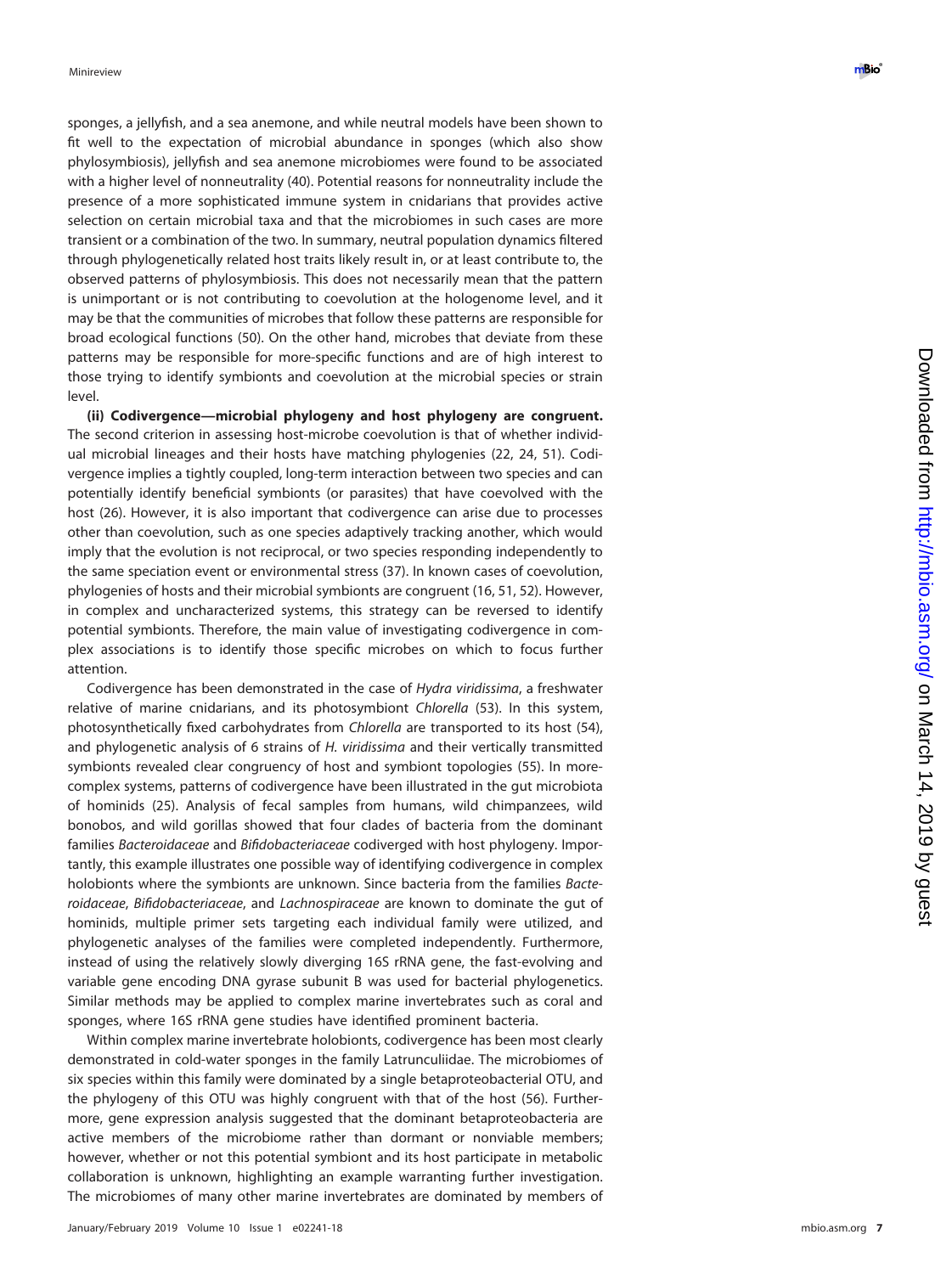the genus *Endozoicomonas* [\(57\)](#page-12-26). A pan-genomic analysis of the genomes of seven Endozoicomonas strains representing a broad range of hosts (corals, sponges, and sea slugs) provided some evidence for codivergence [\(58\)](#page-12-27). Strikingly, the two closely related corals Stylophora pistillata and Pocillopora verrucosa hosted Endozoicomonas with highly similar genomes. A second, large-scale study [\(47\)](#page-12-16) found that Endozoicomonas species within the coral tissues showed strong signals of codivergence with their hosts; however, they were grouped into two major divisions, namely, the host-specific and host-generalist divisions. The presence of a host-generalist clade may partly explain why the patterns of codivergence did not hold when samples of S. pistillata and P. verrucosa were collected across 28 reefs worldwide [\(59\)](#page-12-28). Furthermore, the genome of Endozoicomonas is large and appears to be adapted to a planktonic lifestyle [\(57\)](#page-12-26). Having a free-living stage with respect to the *Endozoicomonas* life cycle suggests a facultative relationship with corals and would limit the extent of codivergence.

Codivergence may also occur between two symbionts within the microbial community associated with a single host. An interesting example occurs in lower termites, which live in a symbiotic relationship with flagellate protozoa that are essential for the breakdown of lignocellulose obtained from wood particles [\(60\)](#page-12-29). Within the hindgut, these flagellate protozoa are associated with endosymbiotic prokaryotes, and while the functional basis of this relationship is unclear, matching phylogenies of flagellate host and prokaryote symbiont indicate codivergence [\(61\)](#page-12-30). The microbiomes of many marine invertebrates also include both eukaryotes and prokaryotes that appear to closely interact with one another. For example, the symbiotic algae Symbiodiniaceae, which reside in the endoderm of the coral tissue, are producers of dimethylsulfoniopropionate (DMSP), which is thought to be metabolized by bacteria within the holobiont [\(62\)](#page-12-31). Symbiodiniaceae and bacteria are also linked through the nitrogen cycle, where diazotrophs within the holobiont are postulated to fix nitrogen such that it can be used by the endosymbiotic algae [\(63](#page-12-32) , [64\)](#page-12-33). Furthermore, the existence of a core microbiome associated with Symbiodiniaceae appears likely, with bacteria affiliated to Marinobacter, Labrenzia, and Chromatiaceae present across 18 cultures of Symbiodiniaceae spanning 5 genera [\(65\)](#page-12-34). A range of other marine invertebrates, including soft corals, sponges, and molluscs, also host Symbiodiniaceae, and it would be valuable to investigate whether Symbiodiniaceae show codivergence and coevolution with prokaryotes in these systems.

**(iii) Metabolic collaboration—intimate association between host and microbe.** A third key feature of coevolution is that host and microbe collaborate in a way that is mutually beneficial [\(15\)](#page-11-14). This is often related to the metabolic function of the microbe, with the host facilitating or complementing that function. This could be in the form of a specialized cell or organ to host microbial symbionts [\(27\)](#page-11-26), a shared metabolic pathway to produce essential vitamins or amino acids [\(17\)](#page-11-16), or microbial regulation of certain metabolites produced by the host [\(19\)](#page-11-18). Metabolic collaboration should be validated where potential candidates for coevolution have been identified through population dynamics and codivergence, as reciprocal evolution necessitates an interaction between the two species. A key step in demonstrating an interaction, and therefore identifying potential reciprocal evolution, is to look at the genome and transcriptomes of the host and symbionts for evidence of integrated metabolism, combined with targeted in situ visualization of metabolite passage to support the metabolic collaboration.

Sharpshooters, a group of xylem-feeding insects, provide an elegant example of metabolic collaboration between a host and bacterial symbionts. Sharpshooters host two microbial symbionts, Baumannia cicadellinicola and Sulcia muelleri, in their specialized bacteriocyte cells [\(36\)](#page-12-5), and both symbionts show patterns of codivergence with their host [\(66\)](#page-12-35). The genomes of B. cicadellinicola and S. muelleri predict the synthesis of vitamins and essential amino acids, respectively, which are deficient in the diet of sharpshooters [\(23\)](#page-11-22). Furthermore, these two symbionts not only appear to complement each other in terms of their roles in supplementing the host diet, but each symbiont also appears dependent on the other. Circumstantial evidence suggests that similar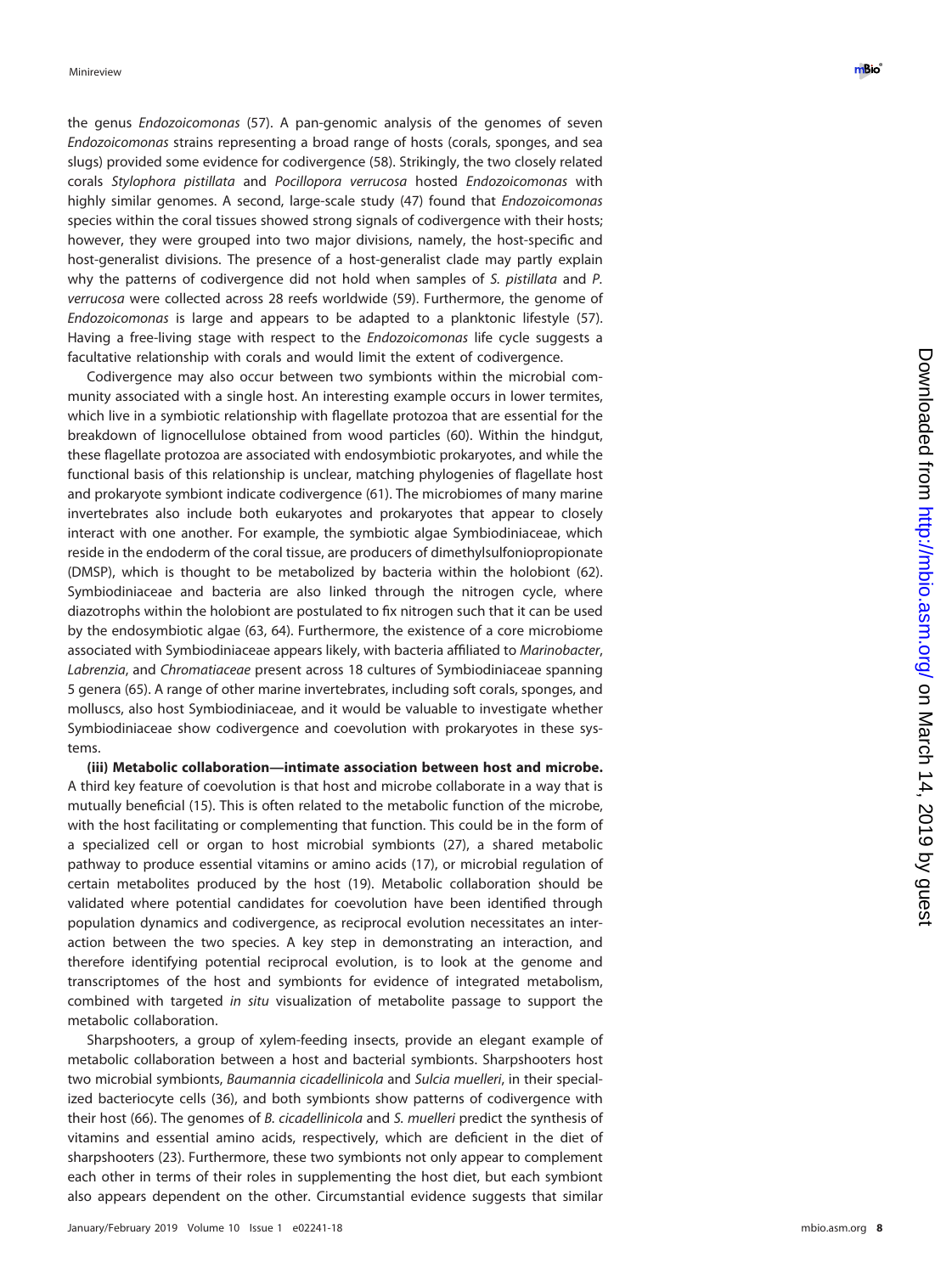functional relationships may exist among marine invertebrates, and the characterization of these should be a high priority.

Some examples of metabolic collaboration in complex marine invertebrate holobionts are represented by sponges. Genome and transcriptome data from Cymbastela concentrica and two of its bacterial symbionts (novel genomes of the Phyllobacteriaceae and Nitrosopumilales) suggest that creatine and creatinine produced by sponge metabolism are likely to be degraded to the amino acid glycine by its symbionts [\(67\)](#page-12-36). Furthermore, gene expression data suggest that the urea produced by creatine degradation by the Phyllobacteriaceae symbiont may be transported and degraded by a third bacterial symbiont in the genus Nitrospira [\(67\)](#page-12-36). The potential for metabolic collaboration also exists between the sponge Theonella swinhoei and its symbiont belonging to "Candidatus Entotheonella." The genome of "Ca. Entotheonella" possesses the repertoire for production of almost all amino acids as well as rare coenzymes; however, additional research is needed to understand if these products are used by the host [\(68\)](#page-12-37). While the following does not constitute metabolic collaboration, sponge symbionts also appear to interact with their host through eukaryote-like proteins (ELPs). For example, microbial symbionts associated with different sponges often contain genes coding for ELPs, some of which are phylogenetically similar to those found in sponges and appear to inhibit phagocytosis [\(69](#page-12-38) , [70\)](#page-13-1). Furthermore, additional functional domains associated with ELPs suggest that these proteins are transported to the outer membrane, where they are maintained and potentially used in bacterium-host interactions [\(71\)](#page-13-2). A symbiosis maintained through host-bacterium interactions such as this emphasizes the potential for coevolution to take place, although it does not in itself demonstrate reciprocal evolution. Finally, characterizations based on metagenomic and metatranscriptomic data sets require functional validation using techniques such as stable isotope probing (SIP) (for a review, see reference [72\)](#page-13-3). For example, using 14C- and <sup>13</sup>C-labeled bicarbonate in combination with autoradiography and nanoscale secondary ion mass spectrometry (nanoSIMS), symbionts of the colonial ciliate Zoothamnium niveum were shown to fix inorganic carbon and translocate organic carbon to its host [\(73\)](#page-13-4). In the advent of new technology associated with SIP, future research would benefit from validating the putative microbial functions implied by genomic research.

#### **CORE MICROBIOME AND THE POTENTIAL OF VIRUSES**

A core microbial community, i.e., one that has high intraspecies stability, is often the primary focus of microbial ecologists trying to distinguish functionally important taxa from commensals or short-term visitors [\(74\)](#page-13-5). While a few bacterial lineages have been shown to occur across a large number of corals and other invertebrate species [\(57](#page-12-26) , [75\)](#page-13-6), evidence of the existence of a defined and stable core community remains elusive. From a taxonomic perspective, a core community may not exist; instead, a core functional capacity may exist across diverse lineages. In marine sponges, for example, different host species associate with different symbionts that perform equivalent functions [\(95\)](#page-13-7). Namely, host-specific microbes among different sponge species appear to use different enzymes to perform the same functions in processes such as denitrification and ammonium oxidation. However, functional redundancy in microbial ecosystems may not be as common as previously thought, as rare microbial phylotypes have been implicated in specific microbial pathways, while more-abundant phylotypes are positively correlated with broader metabolic functions such as respiration [\(50\)](#page-12-19). This may have important implications in looking at neutral population dynamics, as those rare taxa that are present more often than expected could be responsible for key microbial functions. The existence of a core community would have obvious implications for coevolution, as universally associated microbes are more likely to have coevolved with their host. If present, reconstruction of phylogenetic relationships of core taxa can illustrate whether microbes also diverge in parallel with their host, leading to further investigations that utilize integrated genomic techniques to identify core functional genes and pathways.

While research on the microbiome of marine invertebrates has focused mostly on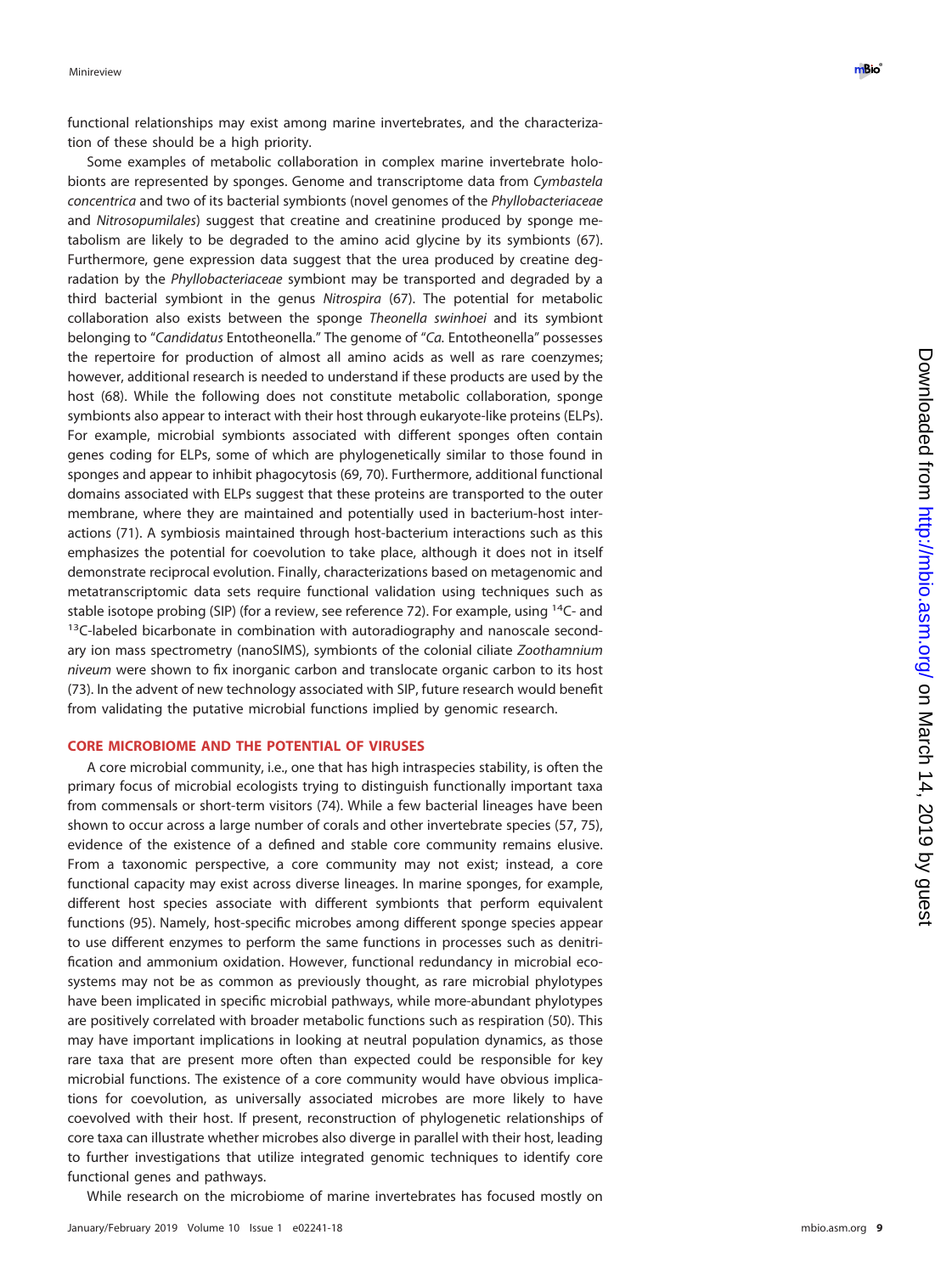prokaryotes and microbial eukaryotes (box 3), there is increasing recognition of the importance of viruses as components of the holobiont, adding to the complexity of an already challenging system [\(76\)](#page-13-8). Viruses are the most abundant biological entities in the oceans [\(77\)](#page-13-9) and are likely to play important roles in host-microbe coevolution, as bacteria commonly acquire genes for symbiosis or pathogenicity through lateral gene transfer from viruses [\(78\)](#page-13-10). For example, the bacterium Hamiltonella defensa is a common symbiont of aphids providing defense against wasp parasitism. However, toxinencoding genes required for aphid protection occur only after infection from a lysogenic lambdoid bacteriophage [\(79\)](#page-13-11). Thus, it is feasible that coevolution of host and symbiont can be made possible through the initial acquisition of symbiont genes from viruses. Furthermore, viruses structure bacterial communities through processes such as cell lysis, thereby adding another form of selective pressure to invertebrate holobionts [\(80\)](#page-13-12). A recent study found that viral communities of corals and sponges are specific to their host species and are distinct from the viral communities inhabiting the surrounding seawater [\(81\)](#page-13-13). Viruses of the order Caudovirales (tailed bacteriophages) were found across all viromes in the study, often as the dominant member; thus, a host-specific virome combined with a host-specific microbiome could be associated with viral selection and pressure. As a result, by influencing microbial community structure, viruses can have major effects on coevolution within the holobiont. The extent to which viruses influence marine invertebrate holobionts is still unknown; however, future research on reef holobionts would benefit from including analyses of both the viral and prokaryotic communities.

## **BOX 3: SYMBIODINIACEAE—AN OBLIGATE SYMBIONT AND A COEVOLVED PARTNER?**

Dinoflagellates from the family Symbiodiniaceae (see reference [82](#page-13-14) for revised taxonomy) are common symbionts of many different marine invertebrates, including cnidarians, sponges, molluscs, and protozoans [\(83\)](#page-13-15). These photosynthetic dinoflagellates provide their host with fixed carbon and in return gain inorganic nutrients and a suitable living environment, creating a remarkable symbiosis that is responsible for the foundation of coral reef ecosystems [\(83,](#page-13-15) [84\)](#page-13-16). The symbiotic lifestyle often leads to a reduction of genome size, and, although the genomes of Symbiodiniaceae are large by comparison with those of many other eukaryotic microbes, they are among the smallest for dinoflagellates. The relatively small genomes typical of the Symbiodiniaceae suggest some degree of adaptation to life inside the host [\(71\)](#page-13-2), despite the fact that many members of this family are known to have a free-living stage [\(68](#page-12-37) , [69\)](#page-12-38). An important exception to this life cycle is the dinoflagellate formerly known as clade C15, which is vertically transmitted in coral hosts, and culturing experiments suggested that it is unlikely that the strain can survive outside the host environment [\(85\)](#page-13-17). Moreover, this symbiont appears to have lost its genomic potential for motility, representing a likely adaptation to life inside a host [\(85\)](#page-13-17).

### **CHALLENGES, FURTHER CONSIDERATIONS, AND CONCLUSIONS**

Illustrating reciprocal adaptation of one lineage in response to another is extremely challenging in complex symbiotic systems. While meeting the basic criteria set out in this review does not prove coevolution, it would provide support for the idea of coevolution in host-microbe systems where little is known about the evolutionary origins. In doing so, it is also likely that obligate microbes can be differentiated from transient members of the holobiont. Many factors need to be considered, including common ancestry, the origins of the host-microbe association, and the estimated times of divergence. The butterfly-plant example (box 1) highlights the necessity to distinguish the possibility of microbes colonizing their host after host evolution has taken place. In the case of the aphid-Buchnera symbiosis, the origin of infection has been dated at 150 to 250 million years ago (MYA), when aphids first diverged from a common ancestor, and Buchnera form a monophyletic group that is exclusively asso-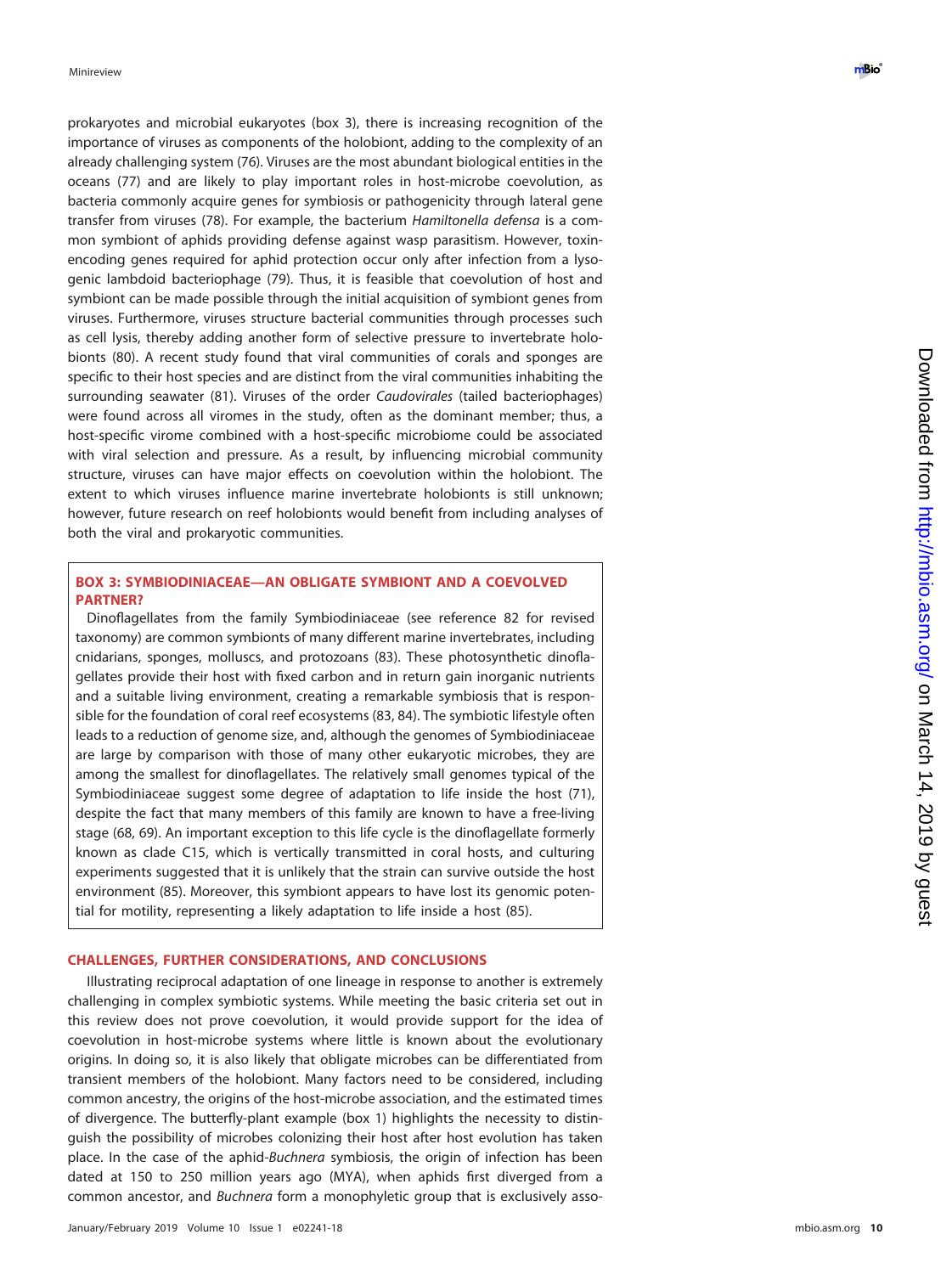ciated with aphids [\(16](#page-11-15) , [36\)](#page-12-5). Within hominids, divergence times were calculated for gut bacteria that show codivergence with their host and were found to coincide with host evolution. Furthermore, the hominid-microbe association appears to have arisen from a common ancestor of all African great apes.

Vertical versus horizontal microbial acquisition may also influence patterns of evolution and should be considered within any study on host-microbe coevolution. Generally speaking, microbes that are acquired vertically, i.e., passed from parent to offspring, are more likely to have coevolved with their host. This is the case for many insect endosymbionts, and their loss of a free-living stage and their subsequent adaptation to the host environment determined many of the coevolution signals previously detailed [\(23](#page-11-22), [36](#page-12-5), [86\)](#page-13-18). For example, Buchnera endosymbionts have been passed from parent to offspring for over 100 million years and, as the endosymbiont evolved, it lost many genes required for life outside the host [\(16\)](#page-11-15). Such patterns may be far more difficult to observe in microbes acquired from the environment (horizontal transmission). Codiversification is more difficult to detect in horizontally acquired symbionts, as the selection pressures include environmental forces that act in concert with the host-imposed pressures. Invertebrates such as cnidarians and sponges can acquire microbial symbionts through both vertical transmission and horizontal transmission [\(87](#page-13-19)[–](#page-13-20)[91\)](#page-13-21), and focusing initially on vertically transmitted microbes would simplify the search for coevolutionary signals.

Consideration of genetic markers and key traits of symbiosis could also be useful for identifying potentially coevolved symbionts. For example, many vertically transmitted endosymbionts have reduced genome sizes compared to their free-living relatives, since many genes may become redundant during adaptation to the host environment [\(36,](#page-12-5) [86\)](#page-13-18). Some microbial symbionts are also housed in bacteriocytes or other specialized compartments, and microbial aggregates resembling such associations have been detected in both corals and sponges [\(102](#page-13-22) , [103\)](#page-13-23). Microbes housed in these specialized cells represent priority candidates in the search for coevolved relationships. Other trends, such as lower  $G + C$  content, high isoelectric point values, and proteins that are quickly evolving relative to those seen with free-living bacteria, are all features of insect endosymbionts [\(23\)](#page-11-22). Exploring these traits in more-complex systems may also have some utility in the search for coevolved symbionts. Furthermore, observing support for host-symbiont coevolution may require careful choices of appropriate genetic markers due to different divergence rates. In particular, it has been suggested that immune genes should be targeted as they are rapidly evolving and likely to directly influence the microbial community [\(92\)](#page-13-24). Additionally, unresolved host and microbe genealogies may further confuse patterns of host-microbe coevolution; thus, robust phylogenetic trees and markers are critical to illustrate codivergence.

To begin investigating host-microbe coevolution in complex holobionts, it may be useful to unify studies by investigating a number of model organisms. Marine sponges present an ideal starting point for investigating coevolution in complex systems for a variety of reasons. First, they may represent the earliest animal lineage to have diverged and they host highly stable microbial communities, increasing the likelihood of discovering coevolved symbionts. Second, metagenomic analyses in sponges are currently better developed than in other marine invertebrates with complex microbiomes, providing a solid platform with which to investigate coevolution. Third, some evidence of coevolution already exists, with sponges exhibiting codivergence and metabolic collaboration and some species hosting microbial cells within bacteriocytes. However, as yet, no research has traced all the aforementioned traits to a single holobiont species.

In this era of climate change and environmental degradation heavily impacting marine ecosystems [\(93](#page-13-25) , [94\)](#page-13-26), there is an urgent need to better understand the microbial processes that underpin invertebrate health and evolution. Following the criteria set out in the review will not only enable exploration of evidence for coevolution but also provide a better understanding of how microbial communities are structured and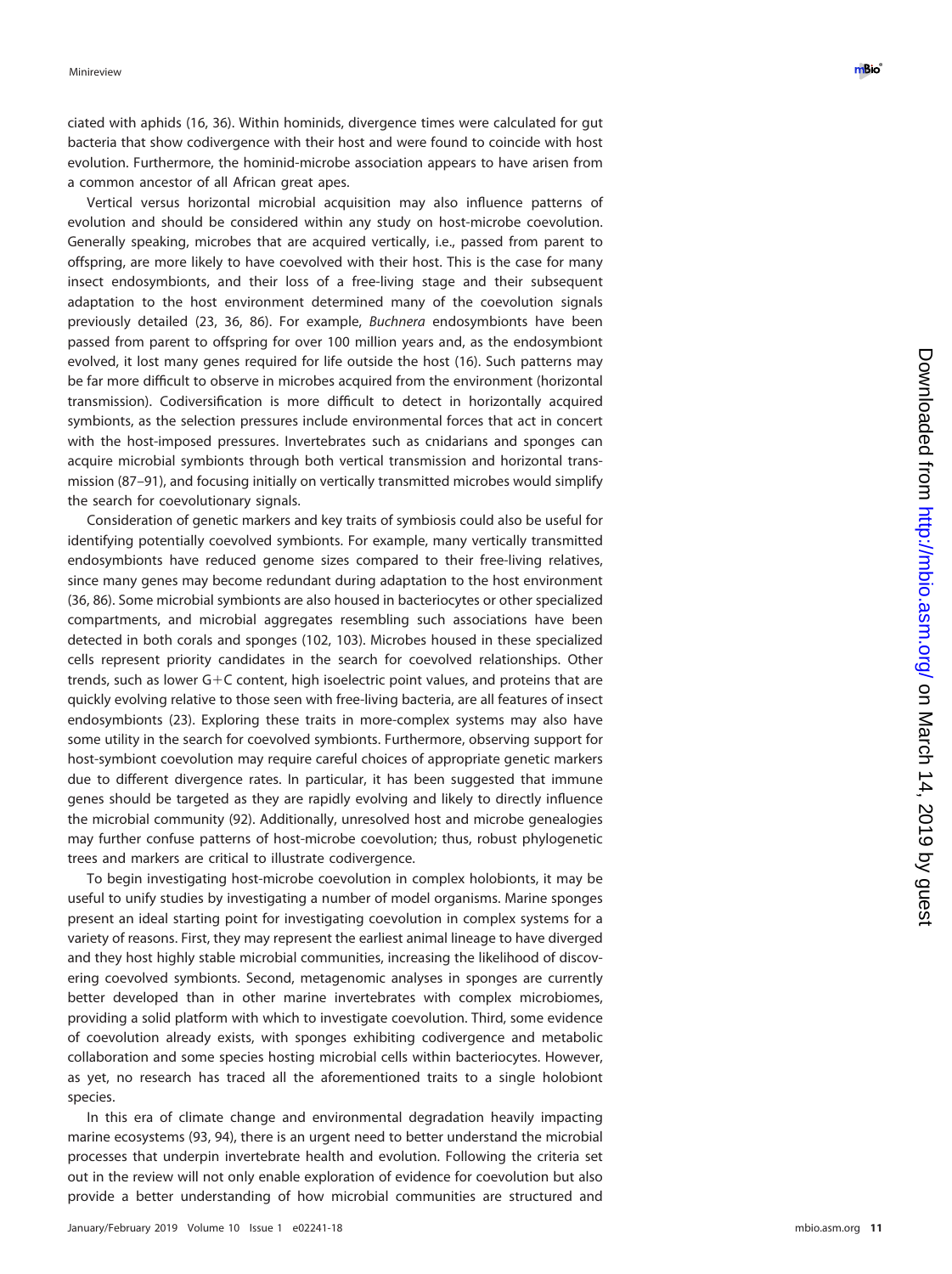identify potentially beneficial symbionts which can be targeted using genomic techniques to elucidate their specific roles within the holobiont.

#### **ACKNOWLEDGMENTS**

We thank Hillary Smith (James Cook University [JCU]) for helpful contributions to figure preparation and Nikolaos Andreakis (JCU) for helpful comments on the manuscript outline. We also thank Pedro Frade (University of Algarve) for insightful discussions on the manuscript.

P.A.O. conceived, designed, and drafted the manuscript and figures. D.G.B., N.S.W., and D.J.M. revised the manuscript and made substantial contributions to its design and intellectual content. D.G.B. contributed to figure conception and preparation.

We declare that the review was conducted in the absence of any commercial or financial relationships that could be construed as a potential conflict of interest.

#### <span id="page-11-0"></span>**REFERENCES**

- 1. Zaneveld J, Turnbaugh PJ, Lozupone C, Ley RE, Hamady M, Gordon JI, Knight R. 2008. Host-bacterial coevolution and the search for new drug targets. Curr Opin Chem Biol 12:109 –114. [https://doi.org/10.1016/j](https://doi.org/10.1016/j.cbpa.2008.01.015) [.cbpa.2008.01.015.](https://doi.org/10.1016/j.cbpa.2008.01.015)
- <span id="page-11-1"></span>2. Van den Abbeele P, Van de Wiele T, Verstraete W, Possemiers S. 2011. The host selects mucosal and luminal associations of coevolved gut microorganisms: a novel concept. FEMS Microbiol Rev 35:681–704. [https://doi.org/10.1111/j.1574-6976.2011.00270.x.](https://doi.org/10.1111/j.1574-6976.2011.00270.x)
- <span id="page-11-3"></span><span id="page-11-2"></span>3. Archibald JM. 2015. Endosymbiosis and eukaryotic cell evolution. Curr Biol 25:R911–R921. [https://doi.org/10.1016/j.cub.2015.07.055.](https://doi.org/10.1016/j.cub.2015.07.055)
- 4. McFall-Ngai M, Hadfield MG, Bosch TCG, Carey HV, Domazet-Lošo T, Douglas AE, Dubilier N, Eberl G, Fukami T, Gilbert SF, Hentschel U, King N, Kjelleberg S, Knoll AH, Kremer N, Mazmanian SK, Metcalf JL, Nealson K, Pierce NE, Rawls JF, Reid A, Ruby EG, Rumpho M, Sanders JG, Tautz D, Wernegreen JJ. 2013. Animals in a bacterial world, a new imperative for the life sciences. Proc Natl Acad Sci U S A 110:3229-3236. [https://](https://doi.org/10.1073/pnas.1218525110) [doi.org/10.1073/pnas.1218525110.](https://doi.org/10.1073/pnas.1218525110)
- <span id="page-11-5"></span><span id="page-11-4"></span>5. Friedman WE. 2009. The meaning of Darwin's 'abominable mystery'. Am J Bot 96:5–21. [https://doi.org/10.3732/ajb.0800150.](https://doi.org/10.3732/ajb.0800150)
- <span id="page-11-6"></span>6. Ehrlich PR, Raven PH. 1964. Butterflies and plants: a study in coevolution. Evolution 18:586 – 608. [https://doi.org/10.2307/2406212.](https://doi.org/10.2307/2406212)
- <span id="page-11-7"></span>7. Janz N, Nylin S. 1998. Butterflies and plants: a phylogenetic study. Evolution 52:486 –502. [https://doi.org/10.1111/j.1558-5646.1998.tb01648.x.](https://doi.org/10.1111/j.1558-5646.1998.tb01648.x)
- 8. Ryan MF, Byrne O. 1988. Plant-insect coevolution and inhibition of acetylcholinesterase. J Chem Ecol 14:1965–1975. [https://doi.org/10](https://doi.org/10.1007/BF01013489) [.1007/BF01013489.](https://doi.org/10.1007/BF01013489)
- <span id="page-11-9"></span><span id="page-11-8"></span>9. Van Valen L. 1974. Molecular evolution as predicted by natural selection. J Mol Evol 3:89 –101. [https://doi.org/10.1007/BF01796554.](https://doi.org/10.1007/BF01796554)
- 10. Paterson S, Vogwill T, Buckling A, Benmayor R, Spiers AJ, Thomson NR, Quail M, Smith F, Walker D, Libberton B, Fenton A, Hall N, Brockhurst MA. 2010. Antagonistic coevolution accelerates molecular evolution. Nature 464:275–278. [https://doi.org/10.1038/nature08798.](https://doi.org/10.1038/nature08798)
- <span id="page-11-10"></span>11. Herre EA, Knowlton N, Mueller UG, Rehner SA. 1999. The evolution of mutualisms: exploring the paths between conflict and cooperation. Trends Ecol Evol 14:49 –53. [https://doi.org/10.1016/S0169-5347\(98\)](https://doi.org/10.1016/S0169-5347(98)01529-8) [01529-8.](https://doi.org/10.1016/S0169-5347(98)01529-8)
- <span id="page-11-11"></span>12. Theis KR, Dheilly NM, Klassen JL, Brucker RM, Baines JF, Bosch TCG, Cryan JF, Gilbert SF, Goodnight CJ, Lloyd EA, Sapp J, Vandenkoornhuyse P, Zilber-Rosenberg I, Rosenberg E, Bordenstein SR. 2016. Getting the hologenome concept right: an eco-evolutionary framework for hosts and their microbiomes. mSystems 1:e00028-16. [https://doi.org/](https://doi.org/10.1128/mSystems.00028-16) [10.1128/mSystems.00028-16.](https://doi.org/10.1128/mSystems.00028-16)
- <span id="page-11-13"></span><span id="page-11-12"></span>13. Bordenstein SR, Theis KR. 2015. Host biology in light of the microbiome: ten principles of holobionts and hologenomes. PLoS Biol 13:e1002226. [https://doi.org/10.1371/journal.pbio.1002226.](https://doi.org/10.1371/journal.pbio.1002226)
- 14. Zilber-Rosenberg I, Rosenberg E. 2008. Role of microorganisms in the evolution of animals and plants: the hologenome theory of evolution. FEMS Microbiol Rev 32:723–735. [https://doi.org/10.1111/j.1574-6976](https://doi.org/10.1111/j.1574-6976.2008.00123.x) [.2008.00123.x.](https://doi.org/10.1111/j.1574-6976.2008.00123.x)
- <span id="page-11-15"></span><span id="page-11-14"></span>15. Wilson ACC, Duncan RP. 2015. Signatures of host/symbiont genome coevolution in insect nutritional endosymbioses. Proc Natl Acad Sci U S A 112:10255–10261. [https://doi.org/10.1073/pnas.1423305112.](https://doi.org/10.1073/pnas.1423305112)
- 16. Baumann P, Moran NA, Baumann L. 1997. The evolution and genetics

of aphid endosymbionts. Bioscience 47:12–20. [https://doi.org/10.2307/](https://doi.org/10.2307/1313002) [1313002.](https://doi.org/10.2307/1313002)

- <span id="page-11-16"></span>17. Russell CW, Bouvaine S, Newell PD, Douglas AE. 2013. Shared metabolic pathways in a coevolved insect-bacterial symbiosis. Appl Environ Microbiol 79:6117– 6123. [https://doi.org/10.1128/AEM.01543-13.](https://doi.org/10.1128/AEM.01543-13)
- <span id="page-11-17"></span>18. Collins SM, Surette M, Bercik P. 2012. The interplay between the intestinal microbiota and the brain. Nat Rev Microbiol 10:735–742. [https://doi.org/10.1038/nrmicro2876.](https://doi.org/10.1038/nrmicro2876)
- <span id="page-11-18"></span>19. Kennedy PJ, Cryan JF, Dinan TG, Clarke G. 2017. Kynurenine pathway metabolism and the microbiota-gut-brain axis. Neuropharmacology 112:399 – 412. [https://doi.org/10.1016/j.neuropharm.2016.07.002.](https://doi.org/10.1016/j.neuropharm.2016.07.002)
- <span id="page-11-19"></span>20. Qin J, Li R, Raes J, Arumugam M, Burgdorf KS, Manichanh C, Nielsen T, Pons N, Levenez F, Yamada T, Mende DR, Li J, Xu J, Li S, Li D, Cao J, Wang B, Liang H, Zheng H, Xie Y, Tap J, Lepage P, Bertalan M, Batto JM, Hansen T, Le Paslier D, Linneberg A, Nielsen HB, Pelletier E, Renault P, Sicheritz-Ponten T, Turner K, Zhu H, Yu C, Li S, Jian M, Zhou Y, Li Y, Zhang X, Li S, Qin N, Yang H, Wang J, Brunak S, Doré J, Guarner F, Kristiansen K, Pedersen O, Parkhill J, Weissenbach J, et al. 2010. A human gut microbial gene catalogue established by metagenomic sequencing. Nature 464:59 – 65. [https://doi.org/10.1038/nature08821.](https://doi.org/10.1038/nature08821)
- <span id="page-11-20"></span>21. Brune A, Dietrich C. 2015. The gut microbiota of termites: digesting the diversity in the light of ecology and evolution. Annu Rev Microbiol 69:145–166. [https://doi.org/10.1146/annurev-micro-092412-155715.](https://doi.org/10.1146/annurev-micro-092412-155715)
- <span id="page-11-21"></span>22. Fenn K, Blaxter M. 2004. Are filarial nematode Wolbachia obligate mutualist symbionts? Trends Ecol Evol 19:163–166. [https://doi.org/10](https://doi.org/10.1016/j.tree.2004.01.002) [.1016/j.tree.2004.01.002.](https://doi.org/10.1016/j.tree.2004.01.002)
- <span id="page-11-22"></span>23. Wu D, Daugherty SC, Van Aken SE, Pai GH, Watkins KL, Khouri H, Tallon LJ, Zaborsky JM, Dunbar HE, Tran PL, Moran NA, Eisen JA. 2006. Metabolic complementarity and genomics of the dual bacterial symbiosis of sharpshooters. PLoS Biol 4:e188. [https://doi.org/10.1371/](https://doi.org/10.1371/journal.pbio.0040188) [journal.pbio.0040188.](https://doi.org/10.1371/journal.pbio.0040188)
- <span id="page-11-23"></span>24. Clark MA, Moran NA, Baumann P, Wernegreen JJ. 2000. Cospeciation between bacterial endosymbionts (Buchnera) and a recent radiation of aphids (Uroleucon) and pitfalls of testing for phylogenetic congruence. Evolution 54:517–525. [https://doi.org/10.1111/j.0014-3820](https://doi.org/10.1111/j.0014-3820.2000.tb00054.x) [.2000.tb00054.x.](https://doi.org/10.1111/j.0014-3820.2000.tb00054.x)
- <span id="page-11-24"></span>25. Moeller AH, Caro-Quintero A, Mjungu D, Georgiev AV, Lonsdorf EV, Muller MN, Pusey AE, Peeters M, Hahn BH, Ochman H. 2016. Cospeciation of gut microbiota with hominids. Science 353:380 –382. [https://doi](https://doi.org/10.1126/science.aaf3951) [.org/10.1126/science.aaf3951.](https://doi.org/10.1126/science.aaf3951)
- <span id="page-11-26"></span><span id="page-11-25"></span>26. Moran NA. 2006. Symbiosis. Curr Biol 16:R866 –R871. [https://doi.org/10](https://doi.org/10.1016/j.cub.2006.09.019) [.1016/j.cub.2006.09.019.](https://doi.org/10.1016/j.cub.2006.09.019)
- <span id="page-11-27"></span>27. McFall-Ngai M. 2008. Hawaiian bobtail squid. Curr Biol 18:R1043–R1044. [https://doi.org/10.1016/j.cub.2008.08.059.](https://doi.org/10.1016/j.cub.2008.08.059)
- 28. Chen C, Tseng C, Chen CA, Tang S. 2011. The dynamics of microbial partnerships in the coral Isopora palifera. ISME J 5:728-740. [https://doi](https://doi.org/10.1038/ismej.2010.151) [.org/10.1038/ismej.2010.151.](https://doi.org/10.1038/ismej.2010.151)
- 29. Gil-Agudelo DL, Myers C, Smith GW, Kim K. 2006. Changes in the microbial communities associated with Gorgonia ventalina during aspergillosis infection. Dis Aquat Organ 69:89 –94. [https://doi.org/10](https://doi.org/10.3354/dao069089) [.3354/dao069089.](https://doi.org/10.3354/dao069089)
- <span id="page-11-28"></span>30. Koren O, Rosenberg E. 2006. Bacteria associated with mucus and tissues of the coral Oculina patagonica in summer and winter. Appl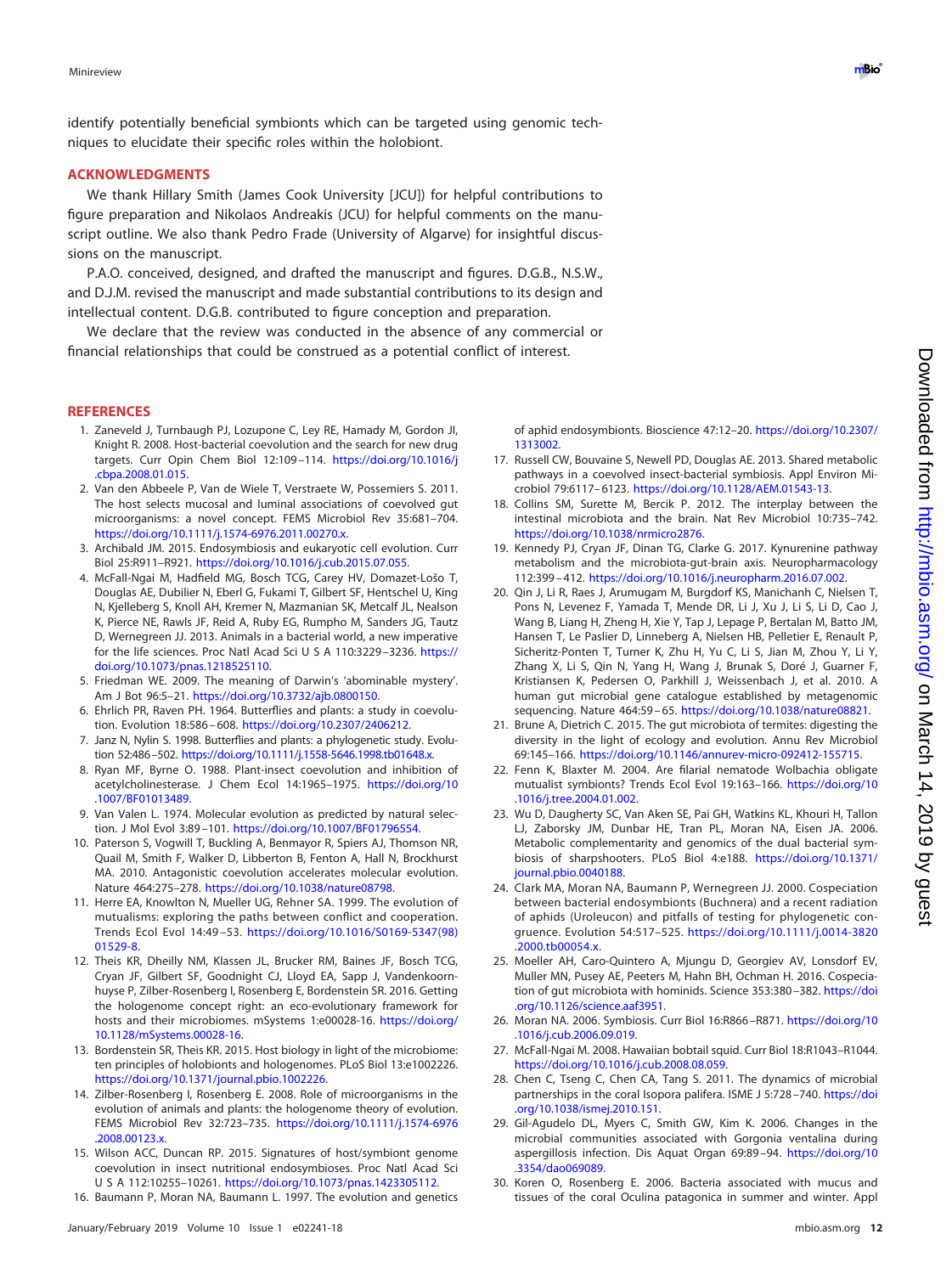Environ Microbiol 72:5254 –5259. [https://doi.org/10.1128/AEM.00554](https://doi.org/10.1128/AEM.00554-06) [-06.](https://doi.org/10.1128/AEM.00554-06)

- <span id="page-12-0"></span>31. Littman RA, Willis BL, Pfeffer C, Bourne DG. 2009. Diversities of coralassociated bacteria differ with location, but not species, for three acroporid corals on the Great Barrier Reef. FEMS Microbiol Ecol 68: 152–163. [https://doi.org/10.1111/j.1574-6941.2009.00666.x.](https://doi.org/10.1111/j.1574-6941.2009.00666.x)
- <span id="page-12-1"></span>32. Thomas T, Moitinho-Silva L, Lurgi M, Björk JR, Easson C, Astudillo-García C, Olson JB, Erwin PM, López-Legentil S, Luter H, Chaves-Fonnegra A, Costa R, Schupp PJ, Steindler L, Erpenbeck D, Gilbert J, Knight R, Ackermann G, Victor Lopez J, Taylor MW, Thacker RW, Montoya JM, Hentschel U, Webster NS. 2016. Diversity, structure and convergent evolution of the global sponge microbiome. Nat Commun 7:11870. [https://doi.org/10.1038/ncomms11870.](https://doi.org/10.1038/ncomms11870)
- <span id="page-12-3"></span><span id="page-12-2"></span>33. Webster NS, Thomas T. 2016. The sponge hologenome. mBio 7:e00135 -16. [https://doi.org/10.1128/mBio.00135-16.](https://doi.org/10.1128/mBio.00135-16)
- 34. Röthig T, Costa RM, Simona F, Baumgarten S, Torres AF, Radhakrishnan A, Aranda M, Voolstra CR. 2016. Distinct bacterial communities associated with the coral model Aiptasia in aposymbiotic and symbiotic states with Symbiodinium. Front Mar Sci 3. [https://doi.org/10.3389/](https://doi.org/10.3389/fmars.2016.00234) [fmars.2016.00234.](https://doi.org/10.3389/fmars.2016.00234)
- <span id="page-12-4"></span>35. Erwin PM, Pineda MC, Webster N, Turon X, López-Legentil S. 2014. Down under the tunic: bacterial biodiversity hotspots and widespread ammonia-oxidizing archaea in coral reef ascidians. ISME J 8:575–588. [https://doi.org/10.1038/ismej.2013.188.](https://doi.org/10.1038/ismej.2013.188)
- <span id="page-12-5"></span>36. Moran NA, Baumann P. 2000. Bacterial endosymbionts in animals. Curr Opin Microbiol 3:270 –275. [https://doi.org/10.1016/S1369-5274](https://doi.org/10.1016/S1369-5274(00)00088-6) [\(00\)00088-6.](https://doi.org/10.1016/S1369-5274(00)00088-6)
- <span id="page-12-6"></span>37. Moran NA, Sloan DB. 2015. The hologenome concept: helpful or hollow? PLoS Biol 13:e1002311. [https://doi.org/10.1371/journal.pbio](https://doi.org/10.1371/journal.pbio.1002311) [.1002311.](https://doi.org/10.1371/journal.pbio.1002311)
- <span id="page-12-7"></span>38. Douglas AE, Werren JH. 2016. Holes in the hologenome: why hostmicrobe symbioses are not holobionts. mBio 7:e02099-15. [https://doi](https://doi.org/10.1128/mBio.02099-15) [.org/10.1128/mBio.02099-15.](https://doi.org/10.1128/mBio.02099-15)
- <span id="page-12-8"></span>39. Mazel F, Davis KM, Loudon A, Kwong WK, Groussin M, Parfrey LW. 2018. Is host filtering the main driver of phylosymbiosis across the tree of life? mSystems 3:e00097-18. [https://doi.org/10.1128/mSystems.00097-18.](https://doi.org/10.1128/mSystems.00097-18)
- <span id="page-12-9"></span>40. Sieber M, Pita L, Weiland-Bräuer N, Dirksen P, Wang J, Mortzfeld B, Franzenburg S, Schmitz RA, Baines JF, Fraune S, Hentschel U, Schulenburg H, Bosch TCG, Traulsen A. 2018. The neutral metaorganism. bioRxiv [https://doi.org/10.1101/367243.](https://doi.org/10.1101/367243)
- <span id="page-12-10"></span>41. Sloan WT, Lunn M, Woodcock S, Head IM, Nee S, Curtis TP. 2006. Quantifying the roles of immigration and chance in shaping prokaryote community structure. Environ Microbiol 8:732–740. [https://doi.org/10](https://doi.org/10.1111/j.1462-2920.2005.00956.x) [.1111/j.1462-2920.2005.00956.x.](https://doi.org/10.1111/j.1462-2920.2005.00956.x)
- <span id="page-12-11"></span>42. Brooks AW, Kohl KD, Brucker RM, van Opstal EJ, Bordenstein SR. 2016. Phylosymbiosis: relationships and functional effects of microbial communities across host evolutionary history. PLoS Biol 14:e2000225. [https://doi.org/10.1371/journal.pbio.2000225.](https://doi.org/10.1371/journal.pbio.2000225)
- <span id="page-12-12"></span>43. Kohl KD, Dearing MD, Bordenstein SR. 2018. Microbial communities exhibit host species distinguishability and phylosymbiosis along the length of the gastrointestinal tract. Mol Ecol 27:1874 –1883. [https://doi](https://doi.org/10.1111/mec.14460) [.org/10.1111/mec.14460.](https://doi.org/10.1111/mec.14460)
- <span id="page-12-13"></span>44. Ross AA, Müller KM, Weese JS, Neufeld JD. 2018. Comprehensive skin microbiome analysis reveals the uniqueness of human skin and evidence for phylosymbiosis within the class Mammalia. Proc Natl Acad Sci U S A 115:E5786 –E5795. [https://doi.org/10.1073/pnas.1801302115.](https://doi.org/10.1073/pnas.1801302115)
- <span id="page-12-14"></span>45. Ochman H, Worobey M, Kuo CH, Ndjango JBN, Peeters M, Hahn BH, Hugenholtz P. 2010. Evolutionary relationships of wild hominids recapitulated by gut microbial communities. PLoS Biol 8:e1000546. [https://](https://doi.org/10.1371/journal.pbio.1000546) [doi.org/10.1371/journal.pbio.1000546.](https://doi.org/10.1371/journal.pbio.1000546)
- <span id="page-12-15"></span>46. Yeoh YK, Dennis PG, Paungfoo-Lonhienne C, Weber L, Brackin R, Ragan MA, Schmidt S, Hugenholtz P. 2017. Evolutionary conservation of a core root microbiome across plant phyla along a tropical soil chronosequence. Nat Commun 8:215. [https://doi.org/10.1038/](https://doi.org/10.1038/s41467-017-00262-8) [s41467-017-00262-8.](https://doi.org/10.1038/s41467-017-00262-8)
- <span id="page-12-16"></span>47. Pollock FJ, McMinds R, Smith S, Bourne DG, Willis BL, Medina M, Thurber RV, Zaneveld JR. 2018. Coral-associated bacteria demonstrate phylosymbiosis and cophylogeny. Nat Commun 9:4921. [https://doi](https://doi.org/10.1038/s41467-018-07275-x) [.org/10.1038/s41467-018-07275-x.](https://doi.org/10.1038/s41467-018-07275-x)
- <span id="page-12-17"></span>48. Schöttner S, Hoffmann F, Cárdenas P, Rapp HT, Boetius A, Ramette A. 2013. Relationships between host phylogeny, host type and bacterial community diversity in cold-water coral reef sponges. PLoS One 8:e55505. [https://doi.org/10.1371/journal.pone.0055505.](https://doi.org/10.1371/journal.pone.0055505)
- <span id="page-12-18"></span>49. Easson CG, Thacker RW. 2014. Phylogenetic signal in the community
- <span id="page-12-19"></span>50. Rivett DW, Bell T. 2018. Abundance determines the functional role of bacterial phylotypes in complex communities. Nat Microbiol 3:767–772. [https://doi.org/10.1038/s41564-018-0180-0.](https://doi.org/10.1038/s41564-018-0180-0)
- <span id="page-12-20"></span>51. Nishiguchi MK, Ruby EG, McFall-Ngai MJ. 1998. Competitive dominance among strains of luminous bacteria provides an unusual form of evidence for parallel evolution in sepiolid squid-vibrio symbioses. Appl Environ Microbiol 64:3209 –3213.
- <span id="page-12-21"></span>52. Bandi C, Anderson TJC, Genchi C, Blaxter ML. 1998. Phylogeny of Wolbachia in filarial nematodes. Proc Biol Sci 265:2407–2413. [https://](https://doi.org/10.1098/rspb.1998.0591) [doi.org/10.1098/rspb.1998.0591.](https://doi.org/10.1098/rspb.1998.0591)
- <span id="page-12-22"></span>53. Deines P, Bosch TCG. 2016. Transitioning from microbiome composition to microbial community interactions: the potential of the metaorganism hydra as an experimental model. Front Microbiol 7:1610. [https://doi.org/10.3389/fmicb.2016.01610.](https://doi.org/10.3389/fmicb.2016.01610)
- <span id="page-12-23"></span>54. Mews LK, Smith DC. 1980. The green hydra symbiosis. III. The biotrophic transport of carbohydrate from alga to animal. Proc R Soc Lond B Biol Sci 209:377– 401. [https://doi.org/10.1098/rspb.1980.0101.](https://doi.org/10.1098/rspb.1980.0101)
- <span id="page-12-24"></span>55. Kawaida H, Ohba K, Koutake Y, Shimizu H, Tachida H, Kobayakawa Y. 2013. Symbiosis between hydra and chlorella: molecular phylogenetic analysis and experimental study provide insight into its origin and evolution. Mol Phylogenet Evol 66:906 –914. [https://doi.org/10.1016/j](https://doi.org/10.1016/j.ympev.2012.11.018) [.ympev.2012.11.018.](https://doi.org/10.1016/j.ympev.2012.11.018)
- <span id="page-12-25"></span>56. Matcher GF, Waterworth SC, Walmsley TA, Matsatsa T, Parker-Nance S, Davies-Coleman MT, Dorrington RA. 2017. Keeping it in the family: coevolution of latrunculid sponges and their dominant bacterial symbionts. Microbiologyopen 6:e00417. [https://doi.org/10.1002/mbo3.417.](https://doi.org/10.1002/mbo3.417)
- <span id="page-12-26"></span>57. Neave MJ, Apprill A, Ferrier-Pagès C, Voolstra CR. 2016. Diversity and function of prevalent symbiotic marine bacteria in the genus Endozoicomonas. Appl Microbiol Biotechnol 100:8315– 8324. [https://doi.org/](https://doi.org/10.1007/s00253-016-7777-0) [10.1007/s00253-016-7777-0.](https://doi.org/10.1007/s00253-016-7777-0)
- <span id="page-12-27"></span>58. Neave MJ, Michell CT, Apprill A, Voolstra CR. 2017. Endozoicomonas genomes reveal functional adaptation and plasticity in bacterial strains symbiotically associated with diverse marine hosts. Sci Rep 7:40579. [https://doi.org/10.1038/srep40579.](https://doi.org/10.1038/srep40579)
- <span id="page-12-28"></span>59. Neave MJ, Rachmawati R, Xun L, Michell CT, Bourne DG, Apprill A, Voolstra CR. 2017. Differential specificity between closely related corals and abundant Endozoicomonas endosymbionts across global scales. ISME J 11:186 –200. [https://doi.org/10.1038/ismej.2016.95.](https://doi.org/10.1038/ismej.2016.95)
- <span id="page-12-30"></span><span id="page-12-29"></span>60. Brune A. 2014. Symbiotic digestion of lignocellulose in termite guts. Nat Rev Microbiol 12:168 –180. [https://doi.org/10.1038/nrmicro3182.](https://doi.org/10.1038/nrmicro3182)
- 61. Ikeda-Ohtsubo W, Brune A. 2009. Cospeciation of termite gut flagellates and their bacterial endosymbionts: Trichonympha species and 'Candidatus Endomicrobium trichonymphae'. Mol Ecol 18:332–342. [https://doi.org/10.1111/j.1365-294X.2008.04029.x.](https://doi.org/10.1111/j.1365-294X.2008.04029.x)
- <span id="page-12-31"></span>62. Raina JB, Tapiolas D, Willis BL, Bourne DG. 2009. Coral-associated bacteria and their role in the biogeochemical cycling of sulfur. Appl Environ Microbiol 75:3492–3501. [https://doi.org/10.1128/AEM.02567](https://doi.org/10.1128/AEM.02567-08) [-08.](https://doi.org/10.1128/AEM.02567-08)
- <span id="page-12-33"></span><span id="page-12-32"></span>63. Lema KA, Willis BL, Bourne DG. 2012. Corals form characteristic associations with symbiotic nitrogen-fixing bacteria. Appl Environ Microbiol 78:3136 –3144. [https://doi.org/10.1128/AEM.07800-11.](https://doi.org/10.1128/AEM.07800-11)
- 64. Rädecker N, Pogoreutz C, Voolstra CR, Wiedenmann J, Wild C. 2015. Nitrogen cycling in corals: the key to understanding holobiont functioning? Trends Microbiol 23:490 – 497. [https://doi.org/10.1016/j.tim](https://doi.org/10.1016/j.tim.2015.03.008) [.2015.03.008.](https://doi.org/10.1016/j.tim.2015.03.008)
- <span id="page-12-34"></span>65. Lawson CA, Raina JB, Kahlke T, Seymour JR, Suggett DJ. 2018. Defining the core microbiome of the symbiotic dinoflagellate, Symbiodinium. Environ Microbiol Rep 10:7–11. [https://doi.org/10.1111/](https://doi.org/10.1111/1758-2229.12599) [1758-2229.12599.](https://doi.org/10.1111/1758-2229.12599)
- <span id="page-12-35"></span>66. Takiya DM, Tran PL, Dietrich CH, Moran NA. 2006. Co-cladogenesis spanning three phyla: leafhoppers (Insecta: Hemiptera: Cicadellidae) and their dual bacterial symbionts. Mol Ecol 15:4175– 4191. [https://doi](https://doi.org/10.1111/j.1365-294X.2006.03071.x) [.org/10.1111/j.1365-294X.2006.03071.x.](https://doi.org/10.1111/j.1365-294X.2006.03071.x)
- <span id="page-12-36"></span>67. Moitinho-Silva L, Díez-Vives C, Batani G, Esteves AIS, Jahn MT, Thomas T. 2017. Integrated metabolism in sponge-microbe symbiosis revealed by genome-centered metatranscriptomics. ISME J 11:1651–1666. [https://doi.org/10.1038/ismej.2017.25.](https://doi.org/10.1038/ismej.2017.25)
- <span id="page-12-37"></span>68. Lackner G, Peters EE, Helfrich EJN, Piel J. 2017. Insights into the lifestyle of uncultured bacterial natural product factories associated with marine sponges. Proc Natl Acad Sci U S A 114:E347-E356. [https://doi.org/](https://doi.org/10.1073/pnas.1616234114) [10.1073/pnas.1616234114.](https://doi.org/10.1073/pnas.1616234114)
- <span id="page-12-38"></span>69. Nguyen MTHD, Liu M, Thomas T. 2014. Ankyrin-repeat proteins from